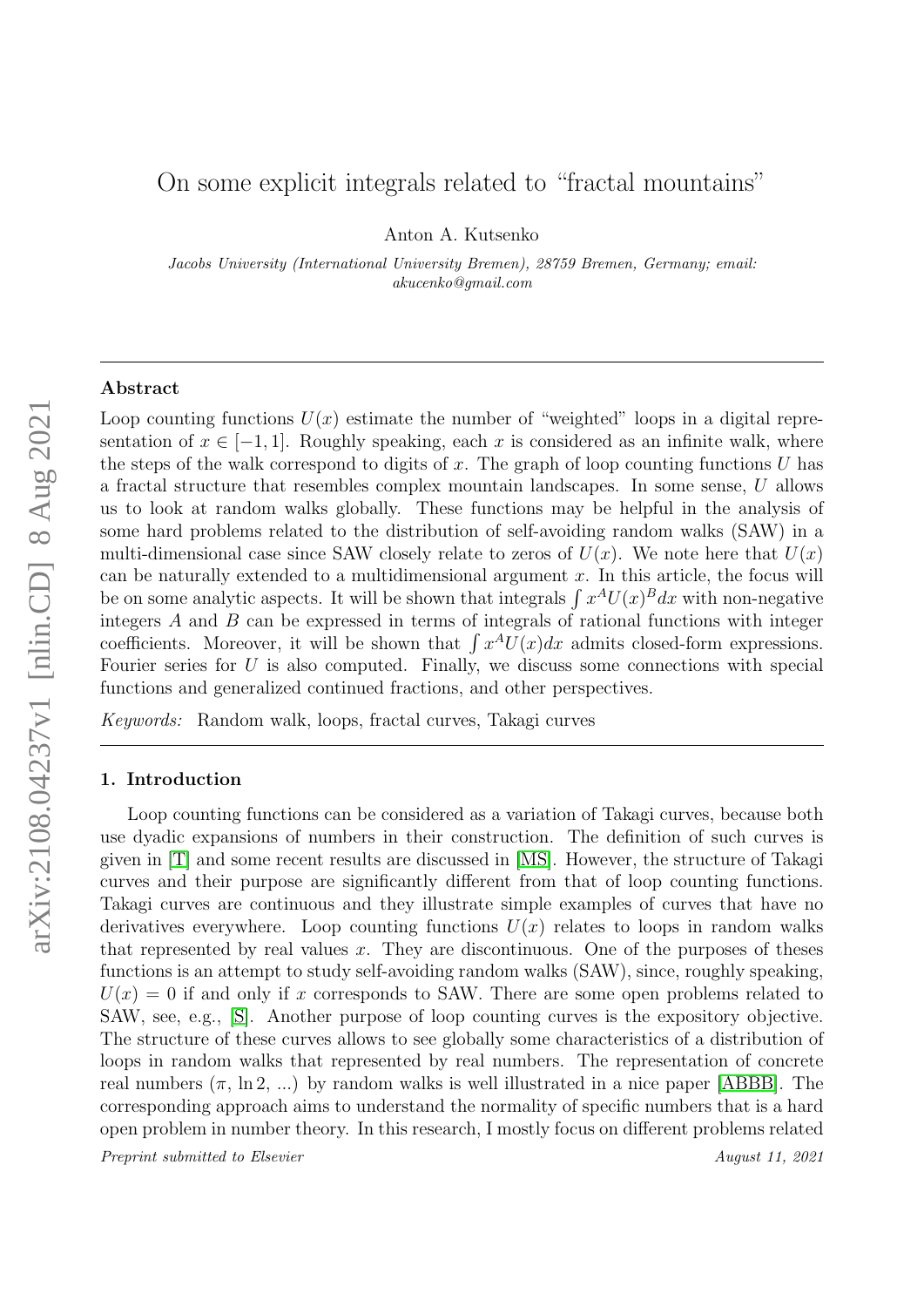to SAW indirectly. Namely, we will try to compute various integrals of functions depended on U. I believe that in the future these results can help to analyze the distribution of zeros of U in a multidimensional case. But at the moment our goals more prosaic: while U has a complex fractal structure, it will be shown that various integrals of U can be reduced to the integrals of rational functions with integer coefficients. Further, I will plan to find the representation of the algebras of functions acting on the loops of random walks and on other fractal structures that uses dyadic representations in the same way as it was made in [\[K1\]](#page-25-4) and  $|K2|$ .

<span id="page-1-3"></span>Any  $x \in [-1, 1]$  except a countable set of some dyadic rationals can be uniquely expanded as

$$
x = \frac{x_0}{2} + \frac{x_1}{2^2} + \frac{x_2}{2^3} + \dots, \quad x_n \in \{-1, +1\}.
$$
 (1)

For  $0 \le n \le m$ , define the functions that determine loops

<span id="page-1-5"></span><span id="page-1-4"></span>
$$
L_{nm}(x) = \begin{cases} 1, & \sum_{j=n}^{m} x_j = 0, \\ 0, & \text{otherwise.} \end{cases} \tag{2}
$$

Let us fix  $\lambda$  such that  $|\lambda| < 1$ . Define the function that count weighted loops

<span id="page-1-0"></span>
$$
U(x) = \sum_{0 \le n \le m < +\infty} \lambda^{m+1} L_{nm}(x). \tag{3}
$$

Function U is even  $U(x, \lambda) = U(-x, \lambda)$ . The function has a fractal structure, see Fig. [1.](#page-2-0) There is some self-similarity, but if we zoom some elements of the curve, they look differently from segment to segment, see Fig. [2.](#page-2-1) Following the results of [\[K3\]](#page-25-6), we can compute the integral of U explicitly

$$
\int_0^1 U(x)dx = \sum_{k=1}^{+\infty} \sum_{\substack{m,n \geqslant 0, \ m-n=2k-1}} 4^{-k} \binom{2k}{k} \lambda^{m+1} = \sum_{k=1}^{+\infty} 4^{-k} \binom{2k}{k} \sum_{m=2k-1}^{+\infty} \lambda^{m+1} = \sum_{k=1}^{+\infty} 4^{-k} \binom{2k}{k} \frac{\lambda^{2k}}{1-\lambda} = \frac{1}{(1-\lambda)\sqrt{1-\lambda^2}} - \frac{1}{1-\lambda} = \frac{1-\sqrt{1-\lambda^2}}{(1-\lambda)\sqrt{1-\lambda^2}}. \tag{4}
$$

Note that the results of [\[K3\]](#page-25-6) dealt with non-negative weights, i.e.  $\lambda \in [0,1)$ , but the same ideas can be applied for any  $|\lambda| < 1$ . While [\[K3\]](#page-25-6) devoted to general non-negative weights, in the current work I focus on exponential weights  $\lambda^n$ . This allows us to compute explicitly more complex integrals  $\int x^A U(x)^B dx$  than [\(4\)](#page-1-0) by using different methods, e.g., the analysis of functions of several complex variables. Let us not that exponential weight  $\lambda^n$  with  $|\lambda|$  < 1 decay to 0 so fast that checking the convergence, the possibility of changing the order of summation and integration, and other similar conditions become trivial. We will often omit the corresponding reasoning.

**Theorem 1.1.** Let  $A, B, N \geq 0$  and  $-2^N < c < 2^N$  be integer numbers. Then there exist polynomials P, Q of  $\lambda$ ,  $z_1$ , ...,  $z_B$  with integer coefficients such that

<span id="page-1-2"></span><span id="page-1-1"></span>
$$
\int_{\frac{c-1}{2^N}}^{\frac{c+1}{2^N}} x^A U(x)^B dx = \frac{1}{(2\pi i)^B} \oint_{|z_1|=1} \dots \oint_{|z_B|=1} \frac{P(\lambda, z_1, ..., z_B)}{Q(\lambda, z_1, ..., z_B)} dz_B... dz_1.
$$
 (5)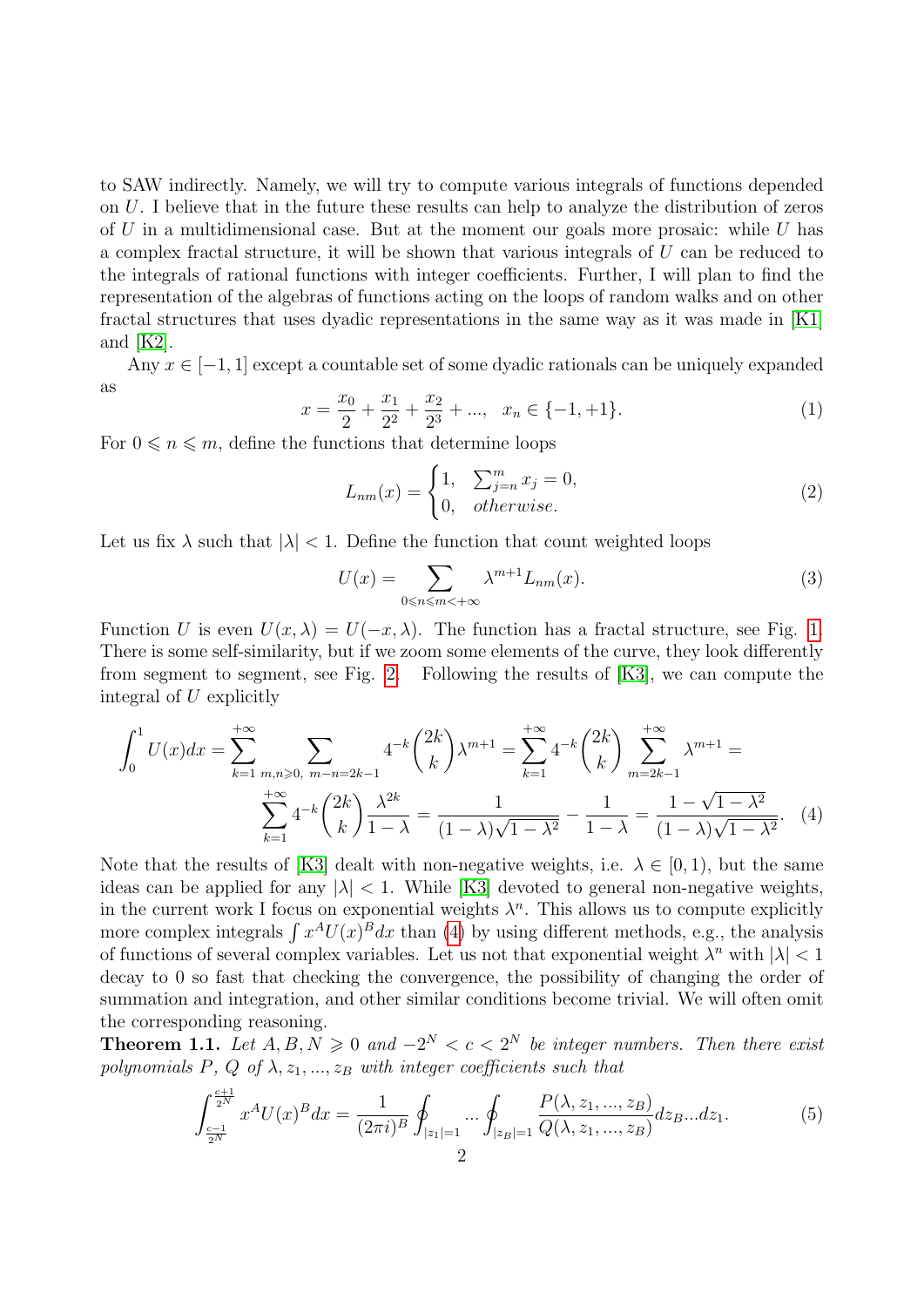<span id="page-2-0"></span>

<span id="page-2-1"></span>Figure 2: For  $\lambda = 1/2$ , two randomly chosen different segments of the curve U zoomed in  $\approx 2^{70}$  times.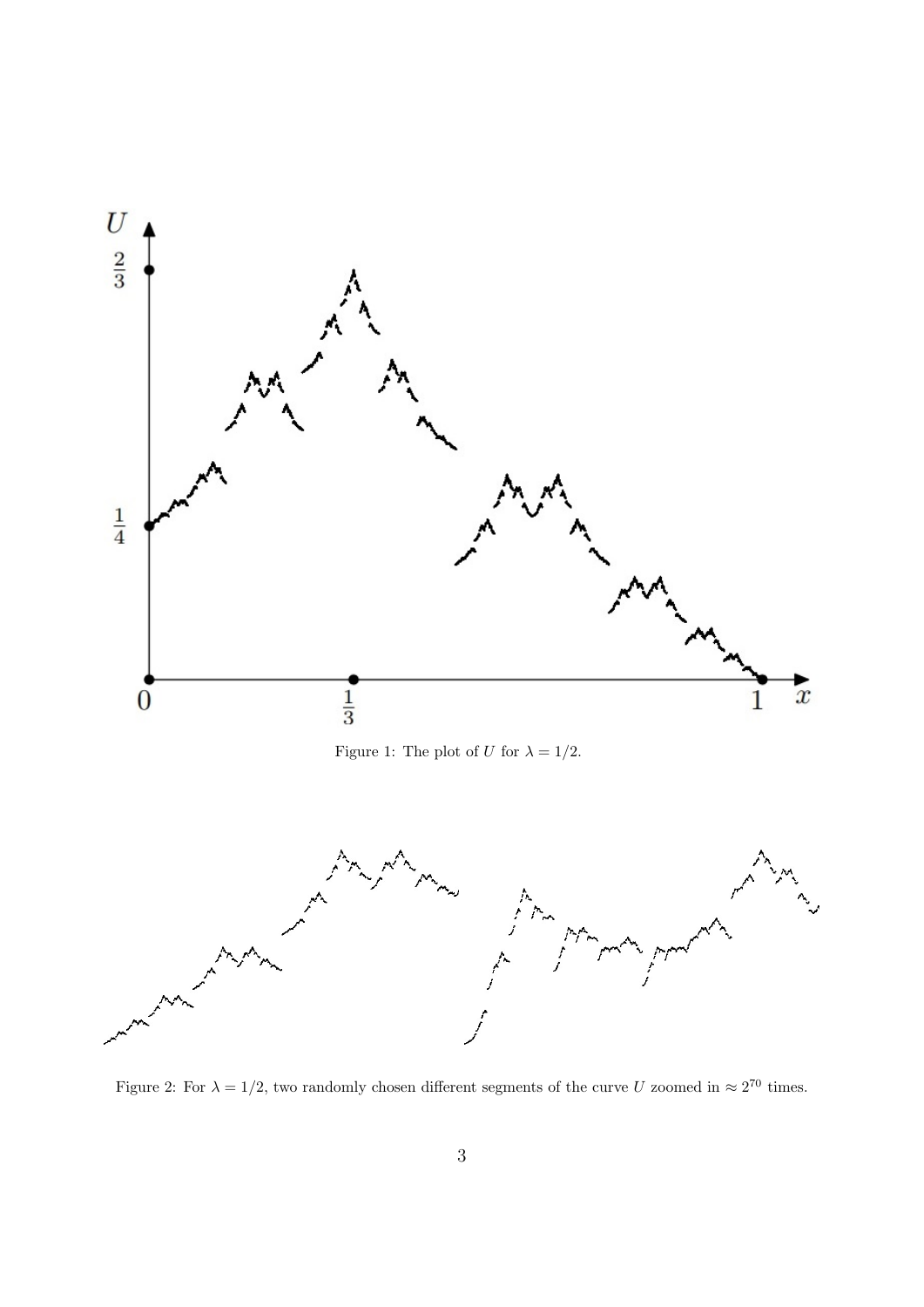The polynomials P, Q can be constructed explicitly. For example, up to a polynomial of  $\lambda$  and simple power factors of  $z_i$  the polynomial  $Q$  is a product of multivariate quadratic polynomials of the form  $\lambda^m \prod_{i \in \alpha} z_i^2 - 2^{n+1} \prod_{i \in \alpha} z_i + \lambda^m$ , where set  $\alpha \subset \{1, ..., B\}$ , and  $0 \leqslant n \leqslant A, 0 \leqslant m \leqslant B.$ 

The algorithm of construction of  $P$ ,  $Q$  is given in the Section devoted to the proof of the theorem. It should be noted that zeros of Q can be computed explicitly. This allows us to apply the Cauchy residue theorem for obtaining closed-form expressions. We consider the simplest case  $B = 1$ .

<span id="page-3-0"></span>**Corollary 1.2.** Under the conditions of Theorem [1.1,](#page-1-1) integrals  $\int_{\frac{c-1}{2^N}}^{\frac{c+1}{2^N}}$  $x^AU(x)dx$  admit closed form expressions through rational functions of  $\lambda$  and square roots of them.

This corollary extends [\(4\)](#page-1-0). Let us provide one example of explicit computation  $\int_{-1}^{1} U(x) x^A dx$ ,  $A \geq 0$  - in fact, the non-trivial cases correspond to even A. For  $n \geq 0$ , define the quadratic polynomials

$$
Q_n(z) = 2^{n+1}z - \lambda z^2 - \lambda
$$

and the following rational functions

$$
f_n(z) = \frac{2^{n+1}(1+(-1)^n)}{(n+1)Q_n(z)} + \sum_{j=1}^n \sum_{n=n_0>n_1>\ldots>n_j\geqslant 0} \frac{2^{n_j+1}(1+(-1)^{n_j})}{(n_j+1)Q_{n_j}(z)} \prod_{i=1}^j \frac{\lambda {n_{i-1} \choose n_i}(z^2+(-1)^{n_{i-1}-n_i})}{Q_{n_{i-1}}(z)},
$$

where  $\sum_{j=1}^{0}$  ... = 0 is assumed. Now let us define define the quantities

$$
\hat{f}_n = \sum_{j=0}^n \text{Res}(f_n, z_j), \quad z_j = \frac{\lambda}{2^j + \sqrt{4^j - \lambda}} \quad (|z_j| < 1)
$$

that are, in fact, integrals  $(2\pi i)^{-1} \oint f_n(z)dz$  over the unit circle, since  $z_j$  are zeros of  $Q_j(z)$ , i.e.  $z_j$  are all the possible poles of  $f_n$ . It is seen that  $\hat{f}_n$  can be expressed through rational functions of  $\lambda$  and square roots of them. Finally, using [\(88\)](#page-18-0) along with [\(87\)](#page-18-1), [\(85\)](#page-18-2), [\(81\)](#page-17-0) and [\(79\)](#page-17-1), it is possible to express the integral  $\int_{-1}^{1} U(x) x^A dx$  through  $\hat{f}_n$  by

$$
\int_{-1}^{1} x^{A} U(x) dx = \frac{2^{A} ((A+1)\hat{f}_{A} - 1 - (-1)^{A})}{(A+1)(2^{A} - \lambda)} + \sum_{j=1}^{A} \sum_{A=n_{0} > n_{1} > ... > n_{j} \geq 0} \frac{2^{n_{j}} ((n_{j} + 1)\hat{f}_{n_{j}} - 1 - (-1)^{n_{j}})}{(n_{j} + 1)(2^{n_{j}} - \lambda)} \prod_{i=1}^{j} \frac{\lambda {n_{i-1} \choose n_{i}} (1 + (-1)^{n_{i-1} - n_{i}})}{2^{n_{i-1} + 1} - 2\lambda}.
$$

As an example, I provide the following integral, see [\(93\)](#page-19-0),

$$
\int_0^1 x^2 U(x) dx = \frac{1}{3(1-\lambda)} \left( \frac{1}{\sqrt{1-\lambda^2}} - 1 \right) + \frac{8\sqrt{1-\lambda^2} - 12\sqrt{4-\lambda^2} + 4\sqrt{16-\lambda^2}}{3(4-\lambda)}.
$$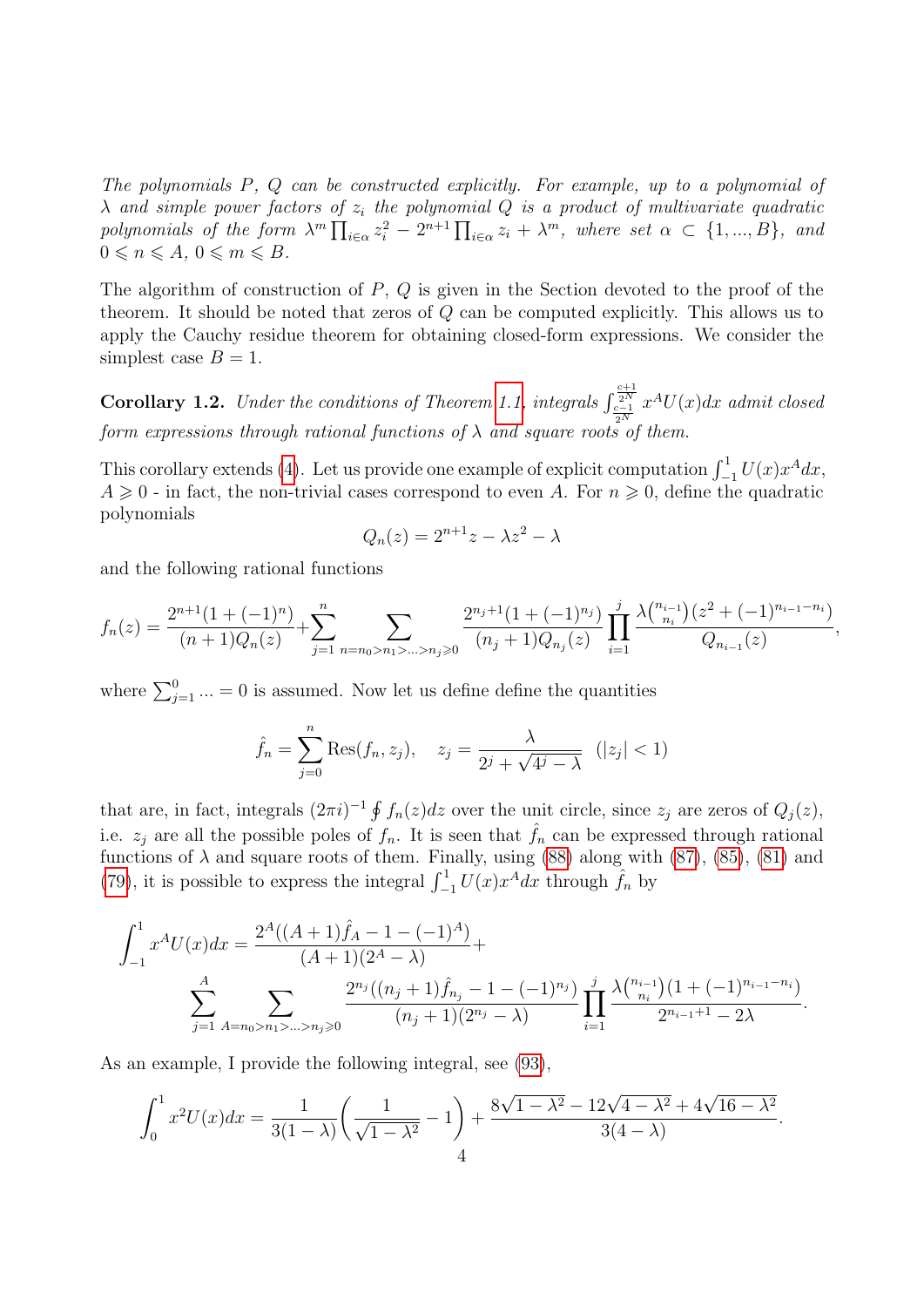For  $\lambda = 1/2$ , both numerical integration and analytic result give  $\int_0^1 x^2 U(x) dx \approx 0.1234/2$ , but the numerical integration requires much more computations than the analytic formula.

Integrals [\(5\)](#page-1-2) can also be computed for  $B > 1$  by using Cauchy residue theorem. In this article, I do not discuss the closed-form expressions for the case  $B > 1$ . I provide only the formula for the second moment, see [\(119\)](#page-24-0),

$$
\int_0^1 U(x)^2 dx = \frac{1}{(1 - \lambda^2)(1 - \lambda)^2} \left( \frac{(1 - \lambda)^2}{\sqrt{1 - \lambda^4}} + \frac{4\lambda}{1 + (1 + \lambda)\sqrt{1 + \lambda^2}} + 1 - \lambda^2 - 2\sqrt{1 - \lambda^2} \right).
$$

For  $\lambda = 1/2$ , both numerical integration and analytic result give  $\int_0^1 U(x)^2 dx \approx 0.2479/2$ , but again the numerical integration requires much more computations than the analytic formula.

Let us discuss briefly perspectives related to the function  $U$  in view of functional analysis . Define the following operator (functional)

<span id="page-4-5"></span><span id="page-4-4"></span><span id="page-4-1"></span><span id="page-4-0"></span>
$$
\mathcal{G}f = \int_{-1}^{1} U(x)f(x)dx.
$$
 (6)

Since U is a bounded function,  $\mathcal G$  can be considered as a bounded operator, say  $\mathcal G$ :  $C([-1,1] \to \mathbb{C}) \to \mathbb{C}$  or  $\mathcal{G}: L^2([-1,1] \to \mathbb{C}) \to \mathbb{C}$ . Let us express  $\mathcal{G}$  through some more simple operators. Define one functional and two operators

$$
\mathcal{J}f = \int_{-1}^{1} f(x)dx, \quad (\mathcal{R}_-f)(x) = f\left(\frac{x-1}{2}\right), \quad (\mathcal{R}_+f)(x) = f\left(\frac{x+1}{2}\right). \tag{7}
$$

Again, all these operators and the functional are bounded on both spaces: the space of continuous functions and square-integrable functions.

Theorem 1.3. The following identity holds

$$
\mathcal{G} = \lambda \mathcal{J} \oint_{|z|=1} \left( 1 - \lambda \frac{z \mathcal{R}_+ + z^{-1} \mathcal{R}_-}{2} \right)^{-1} (z \mathcal{R}_+ + z^{-1} \mathcal{R}_-) \frac{dz}{4\pi i z} \left( 1 - \lambda \frac{\mathcal{R}_+ + \mathcal{R}_-}{2} \right)^{-1} . \tag{8}
$$

For  $|\lambda|$  < 1 the inverse operators can be expanded into the standard geometric series, since the norm  $||z\mathcal{R}_+ + z^{-1}\mathcal{R}_-|| \le 2$  in both spaces C and  $L^2$  as it is shown in the proof of Theorem [1.3.](#page-4-0) Moreover, the operators  $\mathcal{R}_+$  have lower triangular matrix representations in the polynomial basis  $\{x^n\}_{n\geqslant 0}$ . This means that the inverse operators can be computed explicitly. Thus, in the polynomial basis the integrand in [\(8\)](#page-4-1) can also be computed explicitly. After that, Cauchy residue theorem allows as to compute  $\mathcal G$ . In details, this step is explained above and in the example Section [3.](#page-13-0) As another application of Theorem [1.3,](#page-4-0) I formulate the following result.

<span id="page-4-3"></span>Corollary 1.4. For  $\sigma \in \mathbb{C} \setminus \pi \mathbb{Z}$ , the following identity holds

<span id="page-4-2"></span>
$$
\int_0^1 U(x) \cos \sigma x dx = \frac{\sin \sigma}{\sigma} \sum_{n=0}^\infty \frac{\lambda^n}{\sin \frac{\sigma}{2^n}} \sum_{m=1}^\infty \lambda^m C_m(\frac{\sigma}{2^n}) \sin \frac{\sigma}{2^{n+m}}, \text{ where } (9)
$$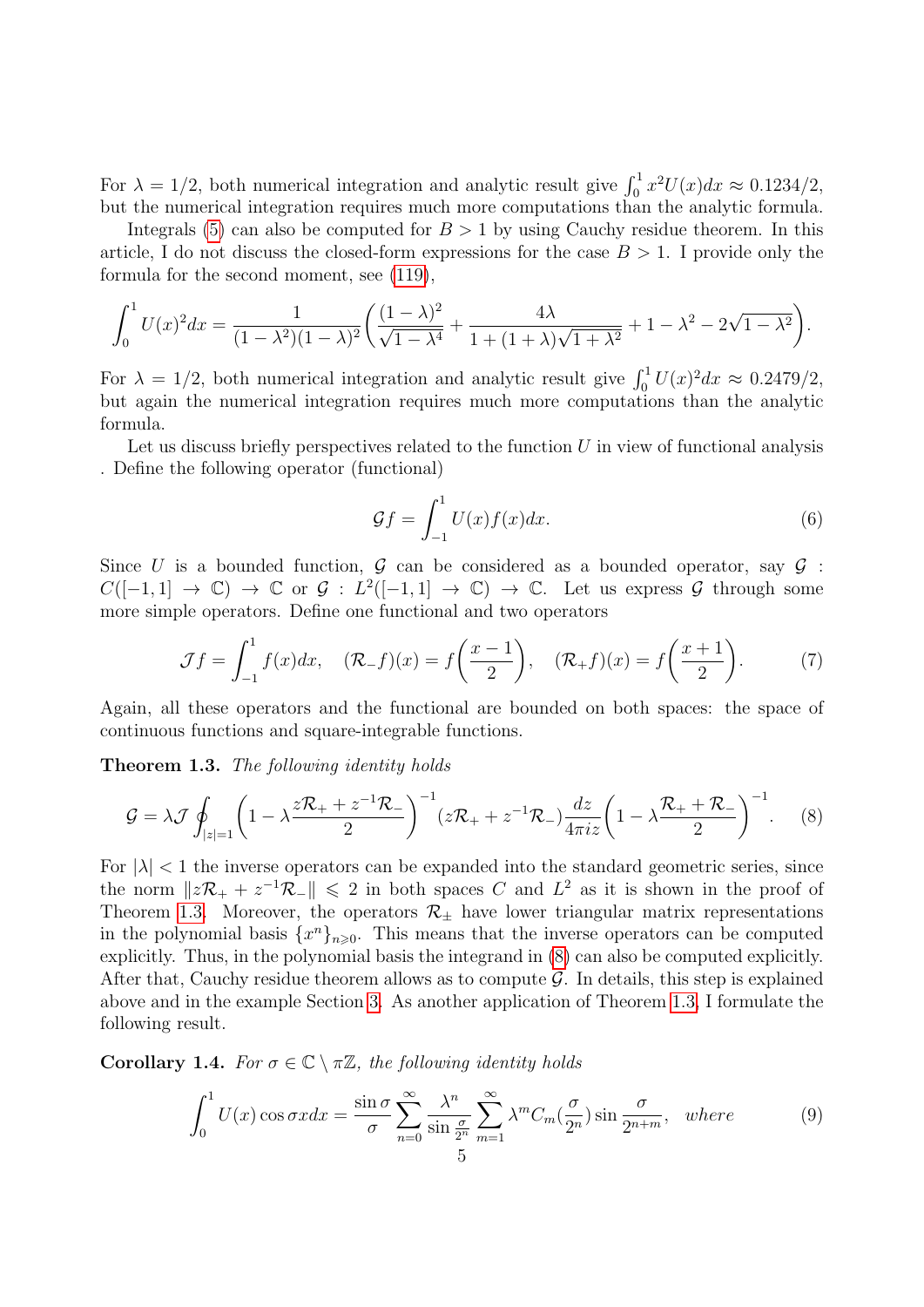<span id="page-5-0"></span>
$$
C_m(\sigma) = 2^m \int_{-\pi}^{\pi} \prod_{j=1}^m \cos(\varphi + \frac{\sigma}{2^j}) \frac{d\varphi}{2\pi} = \sum_{\mathbf{y} \in \{-1, 1\}_0^m} \cos \sum_{j=1}^m \frac{\sigma y_j}{2^j}, \quad with
$$

$$
\{-1, 1\}_0^m = \{\mathbf{y} = (y_j)_{j=1}^m \in \{-1, 1\}^m : \sum_{j=1}^m y_j = 0\}. \quad (10)
$$

Note that  $C_m \equiv 0$  for odd m. Now, consider  $\sigma \in \pi \mathbb{Z}$ . The case  $\sigma = 0$  is already given in [\(4\)](#page-1-0). If  $\sigma = \pi 2^p q$ ,  $p \in \mathbb{N} \cup \{0\}$ ,  $q \in 2\mathbb{Z}+1$  then the double sum in [\(10\)](#page-5-0) can be reduced to one

$$
\int_{0}^{1} U(x) \cos \pi 2^{p} q x dx = \frac{\lambda^{p} (-1)^{\delta_{p0}}}{\pi q} \sum_{n=0}^{p} (-1)^{\delta_{n0}} 2^{-n} \sum_{m=1}^{\infty} \lambda^{m} C_{m+n} (\pi 2^{n} q) \sin \frac{\pi q}{2^{m}} =
$$

$$
\frac{(-1)^{1-\delta_{p0}} \lambda^{p}}{\pi q} \sum_{m=1}^{\infty} (2\lambda)^{m} \sin \frac{\pi q}{2^{m}} \int_{-\pi}^{\pi} \frac{(1 - \cos^{p+1} \varphi) \prod_{j=1}^{m} \cos(\varphi + \frac{\pi q}{2^{j}})}{1 - \cos \varphi} d\varphi.
$$
(11)

While [\(9\)](#page-4-2) expresses  $\int_0^1 U(x) \cos \sigma x dx$  in terms of standard functions, this is not a closedform expression in the usual sense, since [\(9\)](#page-4-2) includes infinite series. Both series converges sufficiently fast. The first formula in [\(10\)](#page-5-0) allows us to develop some convenient computational procedure. Let us start from the case  $\sigma \neq \pi k, k \in \mathbb{Z}$ . Define two functions

$$
C(\varphi, \sigma) = \sum_{m=1}^{\infty} \prod_{j=1}^{m} \frac{\lambda \cos(\varphi + \frac{\sigma}{2^j})}{\cos \frac{\sigma}{2^j}}, \quad D(\varphi, \sigma) = \sum_{n=0}^{\infty} \lambda^n C(\varphi, \frac{\sigma}{2^n}).
$$
 (12)

Again, it is assumed that  $|\lambda| < 1$ . Using [\(9\)](#page-4-2), the first formula in [\(10\)](#page-5-0), and identity  $\sin \frac{\sigma}{2^n} =$  $2^m \sin \frac{\sigma}{2^{n+m}} \prod_{j=1}^m \cos \frac{\sigma}{2^{n+j}}$ , we deduce that

<span id="page-5-4"></span><span id="page-5-3"></span><span id="page-5-2"></span><span id="page-5-1"></span>
$$
\int_0^1 U(x) \cos \sigma x dx = \frac{\sin \sigma}{\sigma} \int_{-\pi}^{\pi} D(\varphi, \sigma) \frac{d\varphi}{2\pi}.
$$
 (13)

Functions [\(12\)](#page-5-1) satisfy recurrence relations

$$
C(\varphi,\sigma) = \frac{\lambda \cos(\varphi + \frac{\sigma}{2})}{\cos\frac{\sigma}{2}} (1 + C(\varphi,\frac{\sigma}{2})), \quad D(\varphi,\sigma) = C(\varphi,\sigma) + \lambda D(\varphi,\frac{\sigma}{2}).
$$
 (14)

The numerical procedure consists of choosing some large number N such that  $\sigma/2^N \approx 0$  and taking

$$
\widetilde{C}_N=C(\varphi,0)=\frac{\lambda\cos\varphi}{1-\lambda\cos\varphi},\quad \widetilde{D}_N:=D(\varphi,0)=\frac{C(\varphi,0)}{1-\lambda}.
$$

After that the recurrence formulas [\(14\)](#page-5-2) can be applied in the following form

$$
\widetilde{C}_{n-1} = \frac{\lambda \cos(\varphi + \frac{\sigma}{2^n})}{\cos \frac{\sigma}{2^n}} (1 + \widetilde{C}_n), \quad \widetilde{D}_{n-1} = \widetilde{C}_{n-1} + \lambda \widetilde{D}_n.
$$

Hence, we use a backward scheme. While a forward scheme is more traditional, it does not give a real advantage in this case. At the end,  $D_1$  gives a good approximation of  $D(\varphi, \sigma)$ .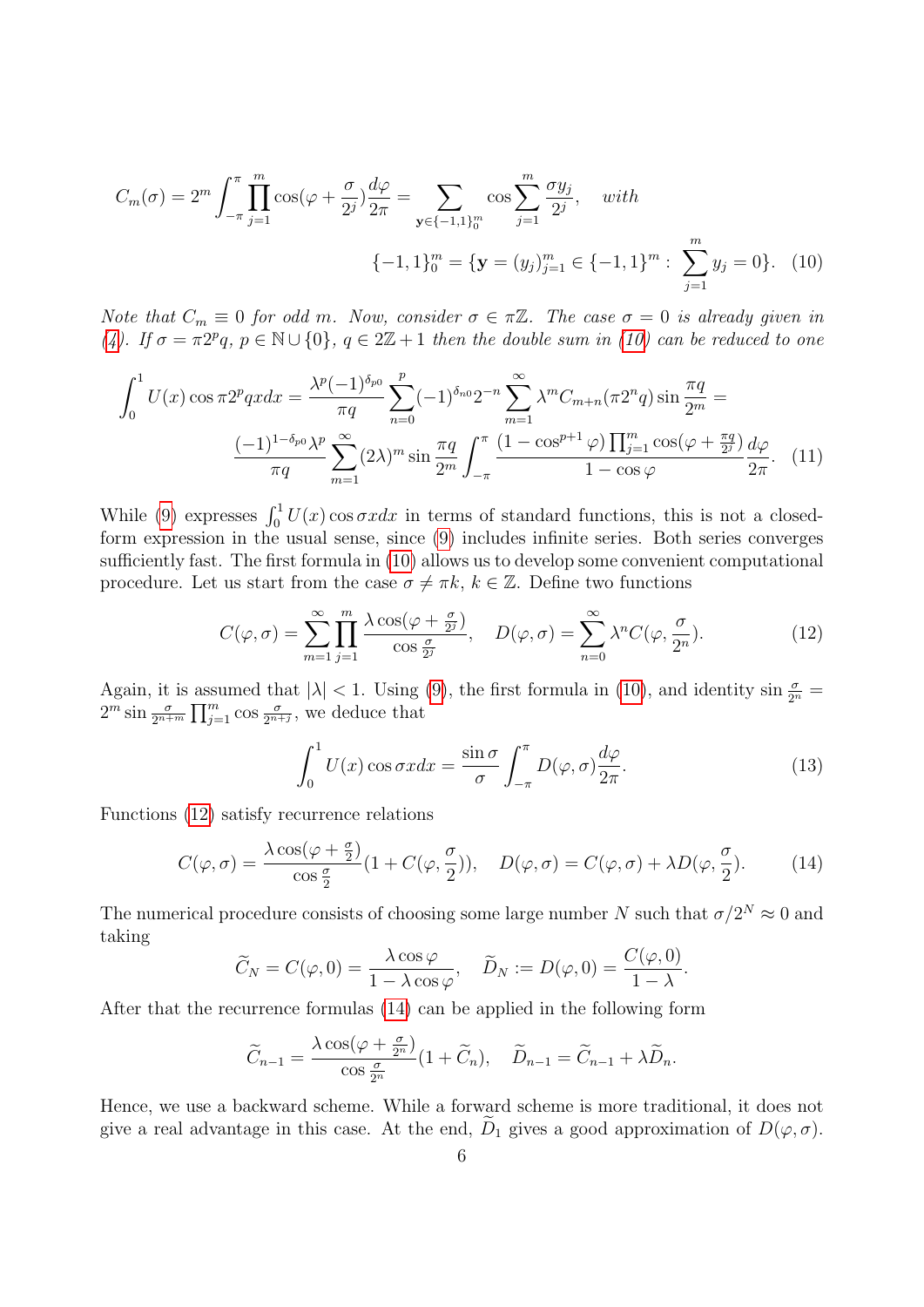It is obvious that for  $\varphi \in \mathbb{R}$  and any fixed  $|\lambda| < 1$ ,  $\sigma \in \mathbb{C} \setminus \pi \mathbb{Z}$ , the convergence of the scheme is uniformly exponentially fast with the rate  $\leq \text{const}(\sigma)|\lambda|^N$ . Repeating these steps for  $\varphi = \pi r/M$ ,  $r = -M + 1, ..., M$  for some large M and then taking the Riemann sum approximating second integral in [\(13\)](#page-5-3), we obtain a good approximation of  $\int_0^1 U(x) \cos \sigma x dx$ . I have checked this scheme and found that often it looks more efficient than the direct numerical computation of  $\int_0^1 U(x) \cos \sigma x dx$ , since the scheme dealt with analytic functions. Finally, note that if  $\sigma = 2^p q \pi$ , under the same conditions as in [\(11\)](#page-5-4), then

<span id="page-6-0"></span>
$$
\int_0^1 U(x) \cos \pi 2^p q x dx =
$$
\n
$$
\frac{(-1)^{1-\delta_{p_0}} 2\lambda^{p+1} \sin \frac{\pi q}{2}}{\pi q} \int_{-\pi}^{\pi} \frac{(1 - \cos^{p+1}\varphi) \cos(\varphi + \frac{\pi q}{2}) C(\varphi, \frac{\pi q}{2}) d\varphi}{1 - \cos \varphi} \frac{d\varphi}{2\pi}, \quad (15)
$$

where the fact that  $\int_{-\pi}^{\pi} A(\varphi) \cos(\varphi + \frac{\pi q}{2})$  $\frac{\pi q}{2}$ ) $d\varphi = 0$  for any even function  $A(\varphi) = A(-\varphi)$  is used. Thus, the analog of numerical scheme for  $\sigma = 2^p q \pi$  is even simpler than in the general case considered above. In Fig. [3,](#page-7-0) I plot approximations of U based on the trigonometric Fourier series with the coefficients computed by [\(15\)](#page-6-0) and [\(4\)](#page-1-0) for the free term. Further simplifications may based on the properties of C and on the fact that  $C_{2m+1} \equiv 0$ , see above. For example, applying the Euler continued fraction formula and an equivalence transformation to the first identity in [\(12\)](#page-5-1), we obtain

$$
C(\varphi, \sigma) = \frac{\lambda \cos(\varphi + \frac{\sigma}{2})}{\cos\frac{\sigma}{2} - \frac{\lambda \cos(\varphi + \frac{\sigma}{4})}{\cos\frac{\sigma}{4} + \lambda \cos(\varphi + \frac{\sigma}{4}) - \frac{\lambda \cos\frac{\sigma}{4}\cos(\varphi + \frac{\sigma}{8})}{\cos\frac{\sigma}{8} + \lambda \cos(\varphi + \frac{\sigma}{8}) - \frac{\lambda \cos\frac{\sigma}{8}\cos(\varphi + \frac{\sigma}{16})}{\cos\frac{\sigma}{16} + \lambda \cos(\varphi + \frac{\sigma}{16}) - \cdots}}}
$$
(16)

At the same time, it is not clear to me which expression for C maybe helpful in the further analysis of Fourier coefficients of U. It may happens that Fourier coefficients in the Legendre polynomial basis are more perspective for the analysis than those in the trigonometric basis, since Fourier coefficients in the Legendre polynomial system admit finite closed-form expressions. Any choice depend on our goals. We plan to study distribution of small U values in the multidimensional case. For this, we have firstly to develop various techniques on the one-dimensional case. However, despite all this, the main motivation remains the search for interesting formulas related to U.

Further work is organized as follows: in Section [2](#page-7-1) I prove Theorems [1.1](#page-1-1) and [1.3;](#page-4-0) in Section [3](#page-13-0) I prove Corollary [1.2,](#page-3-0) discuss integrals  $\int \frac{U(x)}{w-x}$ , and construct explicitly rational functions that computes  $\int U(x)^2$ ; in Section [4](#page-24-1) I discuss various perspectives, including important multivariate loop counting functions  $U(x_1, ..., x_d)$ . Other explicit integrals of some functions similar to  $U(x)$  but with more complex loop's weights than  $\lambda^n$  are also discussed in Section [4.](#page-24-1) Finally, some linear operators acting in functional spaces related to loop-counting functions are discussed briefly.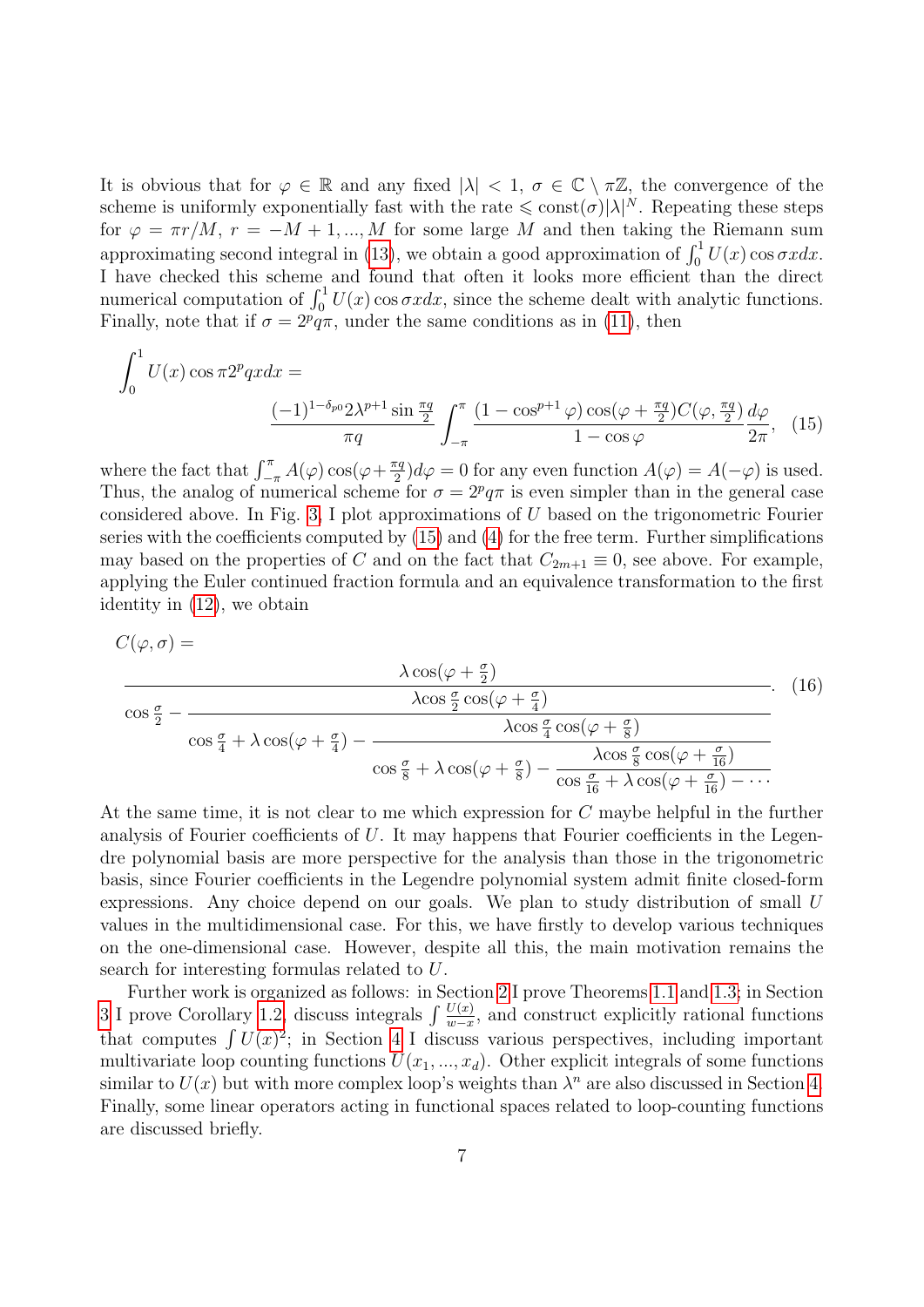<span id="page-7-0"></span>

Figure 3: For  $\lambda = 1/2$ , the approximation of U in the trigonometric Fourier basis  $\{\cos n\pi x\}_{n\geq 0}$  is plotted.

# <span id="page-7-1"></span>2. Proof of Theorem [1.1,](#page-1-1) [1.3,](#page-4-0) and Corollary [1.4](#page-4-3)

For  $x \in [-1, 1]$ , let us define the functions

$$
F(x,z) = 1 + \lambda z^{x_0} + \lambda^2 z^{x_0 + x_1} + \lambda^3 z^{x_0 + x_1 + x_2} + \dots = 1 + \sum_{n=0}^{+\infty} \lambda^{n+1} z^{\sum_{j=0}^{n} x_j},
$$
 (17)

<span id="page-7-2"></span>
$$
G(x,z) = \sum_{0 \le n \le m < +\infty} \lambda^{m+1} z^{\sum_{j=n}^m x_j},\tag{18}
$$

<span id="page-7-3"></span>where  $x_n \in \{-1, +1\}$  are given by [\(1\)](#page-1-3). Since  $|\lambda| < 1$ , it is seen that for any  $x \in [-1, 1]$  the functions F and G are analytic in some open ring containing the circle  $|z|=1$ . Indeed, each term of the series [\(17\)](#page-7-2) can be uniformly approximated by the terms of convergent series

$$
|F(x,z)| \leq 1 + \lambda \max\{|z|, |z|^{-1}\} + \lambda^2 \max\{|z|^2, |z|^{-2}\} + \dots \leq \frac{1}{1 - \lambda |z|} + \frac{1}{1 - \lambda |z|^{-1}}, \tag{19}
$$

since all  $x_n \in \{-1, +1\}$ . Thus  $F(x, z)$  is analytic in  $\{z : \lambda < |z| < \lambda^{-1}\}$  for any fixed  $x \in [-1, 1]$ . Similar arguments work for G too. Moreover, both functions are measurable as functions of two arguments, since they can be approximated by step functions depended on x multiplied by rational functions depended on z, in the same way as it is shown in [\[K3\]](#page-25-6). The following lemma is basic in our research.

Lemma 2.1. Let us fix some

<span id="page-7-5"></span><span id="page-7-4"></span>
$$
\widetilde{x} = \frac{\widetilde{x}_0}{2} + \dots + \frac{\widetilde{x}_N}{2^{N+1}}, \quad \widetilde{x}_n \in \{-1, +1\}
$$

for some  $N \geqslant 0$ . Then for any  $y \in [-2^{-N-1}, 2^{-N-1}]$  the following identities hold

$$
F(\tilde{x} + y, z) = 1 + \lambda z^{\tilde{x}_0} + \dots + \lambda^{N+1} z^{\tilde{x}_0 + \dots + \tilde{x}_N} F(2^{N+1} y, z),
$$
\n(20)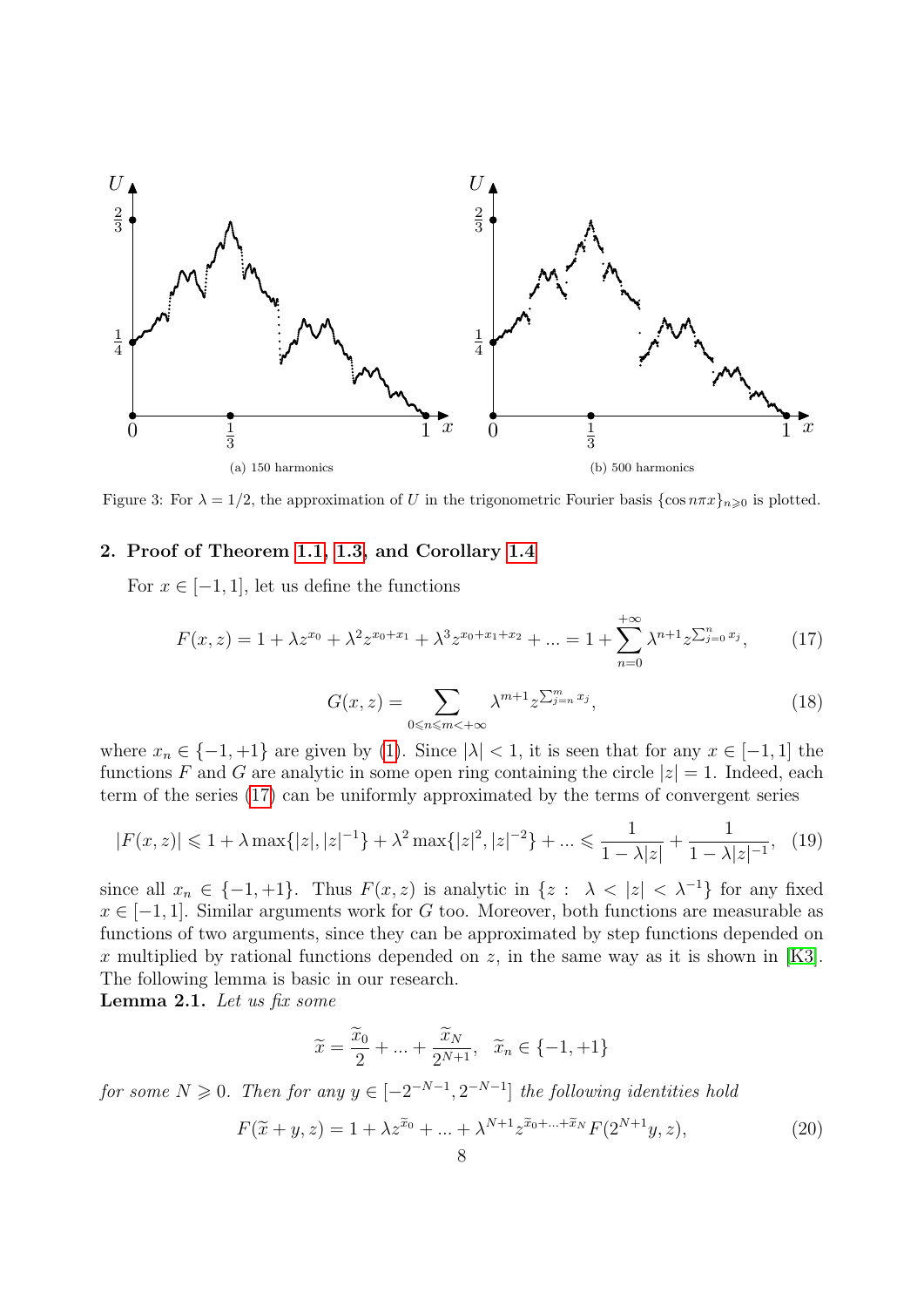<span id="page-8-0"></span>
$$
G(\tilde{x}+y,z) = \sum_{0 \le n \le m < N} \lambda^{m+1} z^{\sum_{j=n}^m \tilde{x}_j} + \lambda^{N+1} \sum_{n=0}^N z^{\sum_{j=n}^N \tilde{x}_j} F(2^{N+1}y,z) + \lambda^{N+1} G(2^{N+1}y,z). \tag{21}
$$

*Proof.* If  $y \in [-2^{-N-1}, 2^{-N-1}]$  then

$$
y = \frac{y_{N+1}}{2^{N+2}} + \frac{y_{N+2}}{2^{N+3}} + \dots \text{ for some } y_n \in \{-1, +1\}. \tag{22}
$$

Thus, using [\(17\)](#page-7-2), we have

$$
F(\tilde{x} + y, z) = 1 + \lambda z^{\tilde{x}_0} + \dots + \lambda^{N+1} z^{\tilde{x}_0 + \dots + \tilde{x}_N} + \lambda^{N+2} z^{\tilde{x}_0 + \dots + \tilde{x}_N + y_{N+1}} +
$$
  

$$
\lambda^{N+3} z^{\tilde{x}_0 + \dots + \tilde{x}_N + y_{N+1} + y_{N+2}} + \dots = 1 + \lambda z^{\tilde{x}_0} + \dots + \lambda^{N+1} z^{\tilde{x}_0 + \dots + \tilde{x}_N} +
$$
  

$$
\lambda^{N+1} z^{\tilde{x}_0 + \dots + \tilde{x}_N} (1 + \lambda z^{y_{N+1}} + \lambda^2 z^{y_{N+1} + y_{N+2}} + \dots) =
$$
  

$$
1 + \lambda z^{\tilde{x}_0} + \dots + \lambda^{N+1} z^{\tilde{x}_0 + \dots + \tilde{x}_N} F(2^{N+1} y, z). \tag{23}
$$

Similarly, using [\(18\)](#page-7-3), we obtain

$$
G(\tilde{x}+y,z) = \sum_{0 \le n \le m < N} \lambda^{m+1} z^{\sum_{j=n}^{m} \tilde{x}_j} + \sum_{0 \le n \le N \le m} \lambda^{m+1} z^{\sum_{j=n}^{N} \tilde{x}_j + \sum_{j=n}^{m} \tilde{x}_j + \sum_{j=N+1}^{m} y_j} + \sum_{N < n \le m} \lambda^{m+1} z^{\sum_{j=n}^{m} y_j} =
$$
\n
$$
\sum_{0 \le n \le m < N} \lambda^{m+1} z^{\sum_{j=n}^{m} \tilde{x}_j} + \lambda^{N+1} \sum_{n=0}^{N} z^{\sum_{j=n}^{N} \tilde{x}_j} (1 + \sum_{k=1}^{+\infty} \lambda^k z^{\sum_{j=N+1}^{N+1} y_j}) + \lambda^{N+1} G(2^{N+1} y, z) =
$$
\n
$$
\sum_{0 \le n \le m < N} \lambda^{m+1} z^{\sum_{j=n}^{m} \tilde{x}_j} + \lambda^{N+1} \sum_{n=0}^{N} z^{\sum_{j=n}^{N} \tilde{x}_j} F(2^{N+1} y, z) + \lambda^{N+1} G(2^{N+1} y, z), \quad (24)
$$

where, in the first string, we assume that  $\sum_{j=N+1}^{m} ... = 0$  if  $m \leq N$ . For  $N = 0$ , formulas  $(20)$ ,  $(21)$  give

<span id="page-8-2"></span>
$$
F(\pm \frac{1}{2} + y, z) = 1 + \lambda z^{\pm 1} F(2y, z), \quad y \in [-\frac{1}{2}, \frac{1}{2}],
$$
 (25)

$$
G(\pm \frac{1}{2} + y, z) = \lambda z^{\pm 1} F(2y, z) + \lambda G(2y, z), \quad y \in [-\frac{1}{2}, \frac{1}{2}].
$$
 (26)

<span id="page-8-3"></span>Using [\(18\)](#page-7-3), we see that

<span id="page-8-4"></span><span id="page-8-1"></span>
$$
x^{A} \prod_{k=1}^{B} G(x, z_{k}) = x^{A} U(y)^{B} + \sum_{\alpha_{1}, \dots, \alpha_{k}} U_{\alpha_{1}, \dots, \alpha_{k}}(x) \prod_{k=1}^{B} z_{k}^{\alpha_{k}}
$$
(27)

for integer  $\alpha_k$  and some functions  $U_{\alpha_1,\dots,\alpha_k}$ . The crucial point is that the free term in Taylor-Laurent expansion [\(27\)](#page-8-1) is exactly  $x^A U(x)^B$ . Thus, we have

$$
\int_{-1}^{1} x^A U(x)^B dx = \oint_{|z_1|=1} \frac{dz_1}{2\pi i z_1} \cdots \oint_{|z_B|=1} \frac{dz_B}{2\pi i z_B} \int_{-1}^{1} x^A \prod_{k=1}^B G(x, z_k) dx.
$$
 (28)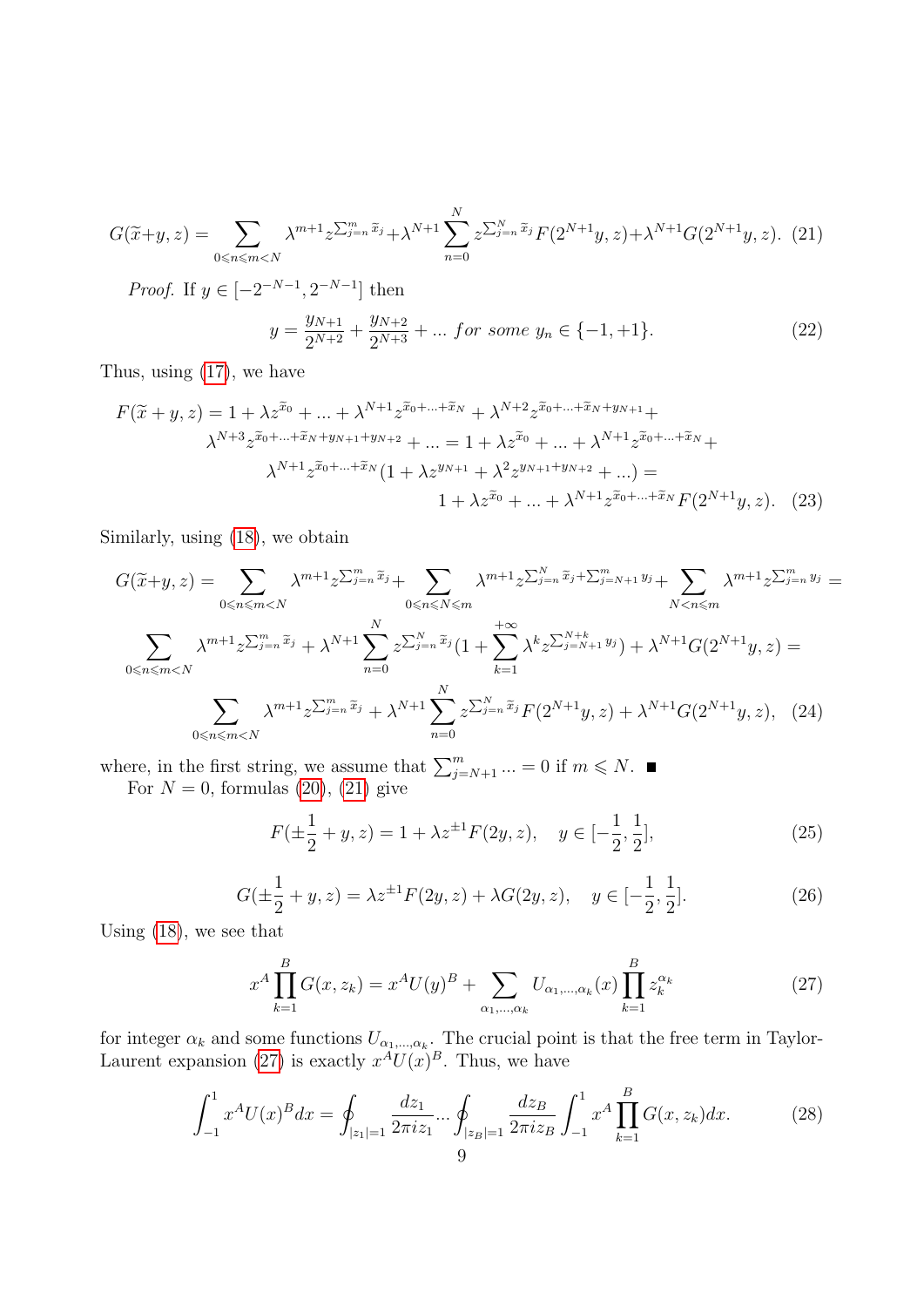Consider the finite-dimensional linear space  $\mathscr{L} \equiv \mathscr{L}_{A,B}$  over the field of rational functions  $\mathbb{Q}_B := \mathbb{Q}(\lambda, z_1, ..., z_B)$  and generated by the following basis

$$
Bas(\mathcal{L}) = \{ x^m \prod_{i=1}^B y_i, \ y_i = 1 \text{ or } y_i = G_i \text{ or } y_i = F_i, \ 0 \leq m \leq A \}. \tag{29}
$$

Formally, this is a linear space of polynomials of  $B+1$  variables, where we set the restrictions on the powers of variables. Let us introduce the vector valued norm of the basis elements

<span id="page-9-0"></span>
$$
\mathfrak{n}(x^m \prod_{i=1}^B y_i) = (m, n_G, n_F),
$$
\n(30)

where  $n_G$  and  $n_F$  are the quantities of G and F entries in  $\prod_{i=1}^B y_i$  respectively. We assume that the basis elements are ordered in the lexicographic order

$$
(a, b, c) < (a', b', c') \Leftrightarrow (a < a') \lor ((a = a') \land (b < b')) \lor ((a = a') \land (b = b') \land (c < c')). \tag{31}
$$

Let us introduce the linear operator  $\mathcal{A}: \mathscr{L} \to \mathscr{L}$  by

$$
\mathcal{A}p(x, F_1, ..., F_B, G_1, ..., G_B) =
$$
\n
$$
\frac{1}{2}p(\frac{x+1}{2}, 1 + \lambda z_1 F_1, ..., 1 + \lambda z_B F_B, \lambda G_1 + \lambda z_1 F_1, ..., \lambda G_B + \lambda z_B F_B) +
$$
\n
$$
\frac{1}{2}p(\frac{x-1}{2}, 1 + \lambda z_1^{-1} F_1, ..., 1 + \lambda z_B^{-1} F_B, \lambda G_1 + \lambda z_1^{-1} F_1, ..., \lambda G_B + \lambda z_B^{-1} F_B). \quad (32)
$$

In fact,  $A$  is a change-of-variable operator. It is seen that

$$
\mathcal{A}x^{m}\prod_{i=1}^{B}y_{i} = \frac{1}{2^{m}}\lambda^{n_{G}+n_{F}}\frac{\mathbf{z}_{F}+\mathbf{z}_{F}^{-1}}{2}x^{m}\prod_{i=1}^{B}y_{i} + \sum a_{j}p_{j}, \quad \alpha_{j}\in\mathbb{Q}_{B}, \quad \mathfrak{n}(p_{j}) < \mathfrak{n}(x^{m}\prod_{i=1}^{B}y_{i}), \tag{33}
$$

where  $n_G$  and  $n_F$  are the quantities of G and F entries in  $\prod_{i=1}^B y_i$ , and

<span id="page-9-2"></span><span id="page-9-1"></span>
$$
\mathbf{z}_F^s = \prod_{i=1}^B w_i^s, \quad w_i = \begin{cases} z_i, & y_i = F_i, \\ 1, & \text{otherwise.} \end{cases} \tag{34}
$$

Thus, in the basis  $(29)$ , the operator A has a lower triangular form. All the eigenvalues of  $\mathcal A$  are  $\frac{1}{2^m} \lambda^{n_G+n_F} \frac{\mathbf{z}_F + \mathbf{z}_F^{-1}}{2}$ . They are all non-zero and hence  $\mathcal A$  has inverse  $\mathcal A^{-1}$ . Now, let us introduce the functional  $\mathcal{J} : \mathscr{A} \to \mathbb{Q}_B$  such that

<span id="page-9-3"></span>
$$
\mathcal{J}1 = 2, \quad \mathcal{J}\mathcal{A} = \mathcal{J}.\tag{35}
$$

In fact, if we associate  $F_i$  with  $F(x, z_i)$  and  $G_i$  with  $G(x, z_i)$  then we have that  $\mathcal{J} = \int_{-1}^{1}$ , since [\(32\)](#page-9-1) along with  $\mathcal{J} = \mathcal{J}\mathcal{A}$  follows from [\(25\)](#page-8-2) and [\(26\)](#page-8-3). This also justifies the notation  $\mathcal{J}$ already used in  $(7)$ . Above, we have seen that A has the eigenvalue 1 with the multiplicity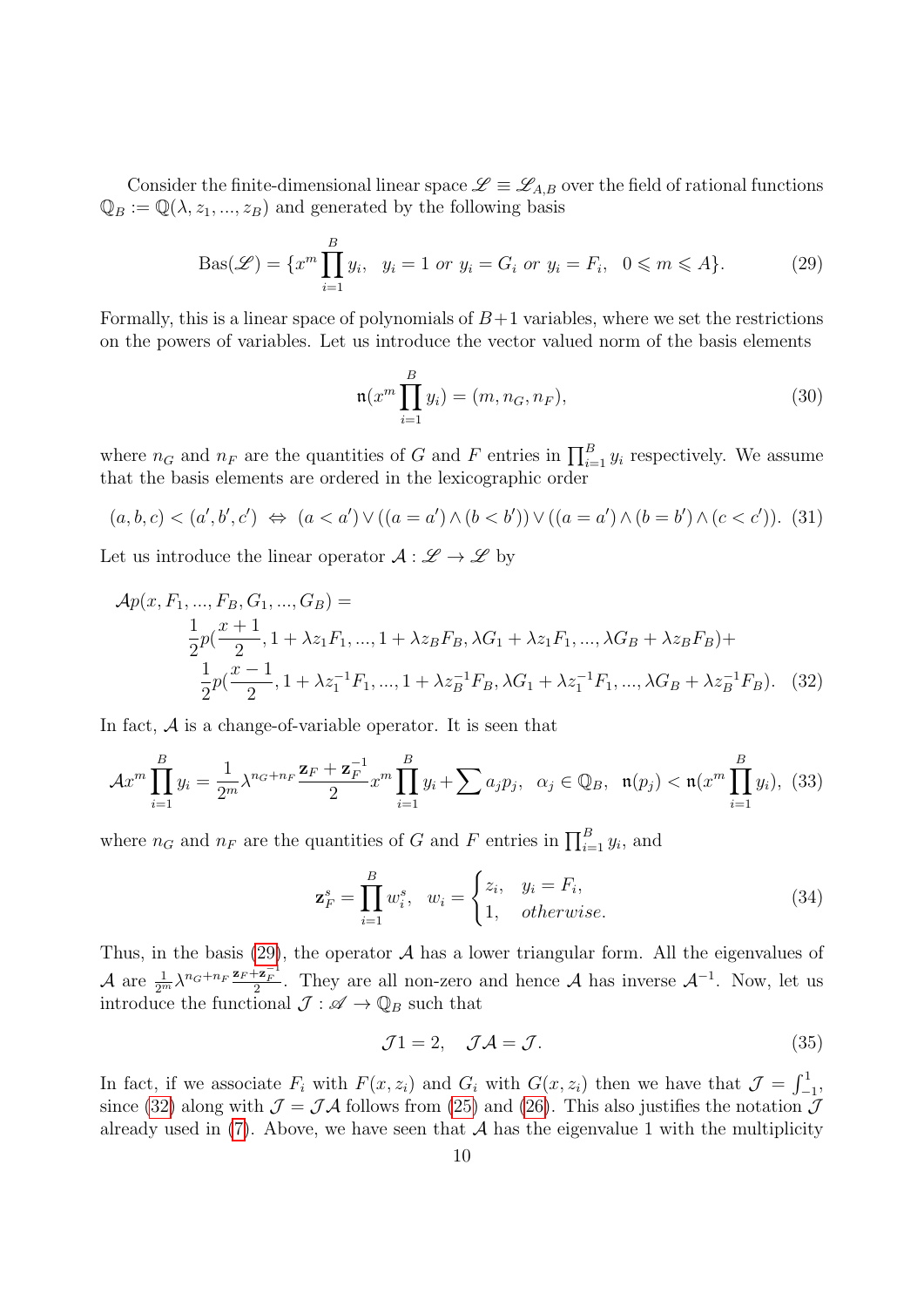1. The corresponding (right) eigenvectors are constants. The condition  $\mathcal{J}A = \mathcal{J}$  means that the functional  $\mathcal J$  is the left eigenvector defined uniquely by  $\mathcal J_1 = 2$ . Moreover, since A has a lower triangular form in the basis [\(29\)](#page-9-0), it simplifies the explicit computation of  $J$ . All components of J, namely its values on the basis functions [\(29\)](#page-9-0) are belongs to  $\mathbb{Q}_B$ . In particular,

<span id="page-10-1"></span><span id="page-10-0"></span>
$$
\mathbb{Q}_B \ni \mathcal{J}x^A G_1...G_B = \int_{-1}^1 x^A G(x, z_1)...G(x, z_B) dx, \tag{36}
$$

which with [\(28\)](#page-8-4) finishes the proof of [\(5\)](#page-1-2) for  $c = 0$  and  $N = 0$ . It remains for us to prove that the essential part of the denominator  $Q$  in [\(5\)](#page-1-2) consists of the product of multivariate quadratic polynomials. Indeed, using [\(32\)](#page-9-1), [\(33\)](#page-9-2), we can write [\(35\)](#page-9-3) in the basis [\(29\)](#page-9-0) as

$$
\begin{pmatrix} J_1 & J_2 & J_3 & * & 2 \end{pmatrix} \begin{pmatrix} \mu_1 & 0 & 0 & * & 0 \\ \alpha_{21} & \mu_2 & 0 & * & 0 \\ \alpha_{31} & \alpha_{32} & \mu_3 & * & 0 \\ * & * & * & * & * \\ \alpha_{S1} & \alpha_{S2} & \alpha_{S3} & * & 1 \end{pmatrix} = \begin{pmatrix} J_1 & J_2 & J_3 & * & 2 \end{pmatrix}, \quad (37)
$$

where  $S = \dim \mathscr{L}_{A,B}$ , the coefficients  $\alpha_{ij}$  have the form  $R_{ij}(\lambda, z_1, ..., z_B, z_1^{-1}, ..., z_B^{-1})$  with some polynomial  $R_{ij}$  having rational coefficients. The diagonal elements  $\mu_i$  are eigenvalues of A. They have the form  $\mu = \frac{1}{2^m} \lambda^{n_G + n_F} \frac{\mathbf{z}_F + \mathbf{z}_F^{-1}}{2}$  computed above. The norm  $\mathfrak{n}(x^A G_1...G_B)$ is maximal among basis elements [\(29\)](#page-9-0). Hence, RHS of [\(36\)](#page-10-0) is exactly  $J_1$ . In turn, as it is easy to see, the solution of [\(37\)](#page-10-1) has the form

$$
J_1 = \frac{R_1(\{\alpha_{ij}, \mu_i\})}{(\mu_1 - 1)...(\mu_{S-1} - 1)} = \frac{R_2(\lambda, z_1, ..., z_B, \lambda^{-1}, z_1^{-1}, ..., z_B^{-1})}{(\mu_1 - 1)...(\mu_{S-1} - 1)},
$$
(38)

where  $R_1$ ,  $R_2$  are polynomials with rational coefficients, that gives the expansion of the denominator Q mentioned in the formulation of Theorem [1.1.](#page-1-1) We proved Theorem [1.1](#page-1-1) for the case  $c = 0$  and  $N = 0$ . The general case  $c, N \neq 0$  follows from [\(25\)](#page-8-2) and [\(26\)](#page-8-3).

Now, let us prove Theorem [1.3.](#page-4-0) Introduce the following functionals

$$
\mathcal{F}(z)f = \int_{-1}^{1} F(x,z)f(x)dx, \quad \mathcal{G}(z)f = \int_{-1}^{1} G(x,z)f(x)dx \tag{39}
$$

Using recurrent identities [\(25\)](#page-8-2), [\(26\)](#page-8-3) and definitions [\(7\)](#page-4-4) we obtain

$$
\int_{-\frac{1}{2}}^{\frac{1}{2}} G(\pm\frac{1}{2} + y, z) f(\pm\frac{1}{2} + y, z) dy = \lambda z^{\pm 1} \int_{-\frac{1}{2}}^{\frac{1}{2}} F(2y, z) f(\pm\frac{1}{2} + y, z) dy +
$$

$$
\lambda \int_{-\frac{1}{2}}^{\frac{1}{2}} G(2y, z) f(\pm\frac{1}{2} + y, z) dy = \frac{\lambda z^{\pm 1}}{2} \mathcal{F}(z) \mathcal{R}_{\pm} f + \frac{\lambda}{2} \mathcal{G} \mathcal{R}_{\pm} f \quad (40)
$$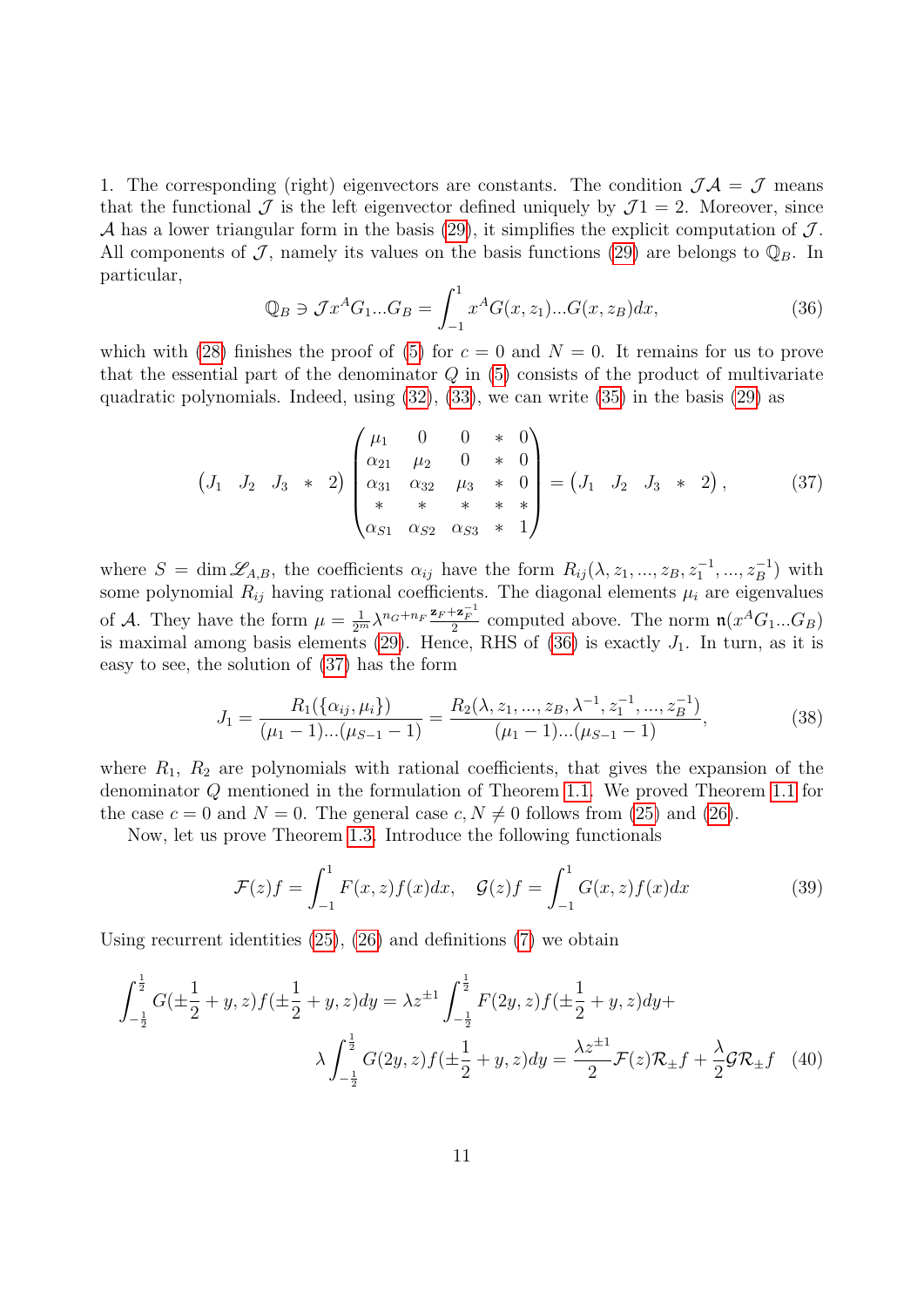and

$$
\int_{-\frac{1}{2}}^{\frac{1}{2}} F(\pm \frac{1}{2} + y, z) f(\pm \frac{1}{2} + y, z) dy = \lambda z^{\pm 1} \int_{-\frac{1}{2}}^{\frac{1}{2}} F(2y, z) f(\pm \frac{1}{2} + y, z) dy +
$$

$$
\int_{-\frac{1}{2}}^{\frac{1}{2}} f(\pm \frac{1}{2} + y, z) dy = \frac{\lambda z^{\pm 1}}{2} \mathcal{F}(z) \mathcal{R}_{\pm} f + \int_{-\frac{1}{2}}^{\frac{1}{2}} f(\pm \frac{1}{2} + y, z) dy, \quad (41)
$$

that after taking the sum of two terms with different signs  $-$  and  $+$  lead to

<span id="page-11-1"></span><span id="page-11-0"></span>
$$
\mathcal{G}(z) = \lambda \mathcal{F}(z) \frac{z\mathcal{R}_+ + z^{-1}\mathcal{R}_-}{2} + \lambda \mathcal{G}(z) \frac{\mathcal{R}_+ + \mathcal{R}_-}{2}, \quad \mathcal{F}(z) = \lambda \mathcal{F}(z) \frac{z\mathcal{R}_+ + z^{-1}\mathcal{R}_-}{2} + \mathcal{J}. \tag{42}
$$

Formulas [\(42\)](#page-11-0) allow us to express  $\mathcal F$  and  $\mathcal G$  explicitly

$$
\mathcal{G}(z) = \lambda \mathcal{F}(z) \frac{z\mathcal{R}_+ + z^{-1}\mathcal{R}_-}{2} \left(1 - \lambda \frac{\mathcal{R}_+ + \mathcal{R}_-}{2}\right)^{-1}, \quad \mathcal{F}(z) = \mathcal{J}\left(1 - \lambda \frac{z\mathcal{R}_+ + z^{-1}\mathcal{R}_-}{2}\right)^{-1}.\tag{43}
$$

Substituting the second formula of [\(43\)](#page-11-1) into the first formula of [\(43\)](#page-11-1) and remembering that  $\mathcal G$  is a free term in Taylor-Laurent *z*-series of  $\mathcal G(z)$ , see [\(6\)](#page-4-5) and similar arguments above [\(28\)](#page-8-4), we obtain finally [\(8\)](#page-4-1). Note that  $||z\mathcal{R}_+ + z^{-1}\mathcal{R}_-|| \leq 2$  in both spaces C and  $L^2$ , when  $|z| = 1$ . For the space of continuous functions it is obvious. For  $L^2$ , it follows from the definition [\(7\)](#page-4-4) as

$$
||zf(\frac{x+1}{2})+z^{-1}f(\frac{x-1}{2})||_{L^{2}(-1,1)}^{2} \le ||zf(\frac{x+1}{2})+z^{-1}f(\frac{x-1}{2})||_{L^{2}(-1,1)}^{2} + ||zf(\frac{x+1}{2})-z^{-1}f(\frac{x-1}{2})||_{L^{2}(-1,1)}^{2} = 2||f(\frac{x+1}{2})||_{L^{2}(-1,1)}^{2} + 2||f(\frac{x-1}{2})||_{L^{2}(-1,1)}^{2} = 4||f(x)||_{L^{2}(0,1)}^{2} + 4||f(x)||_{L^{2}(-1,0)}^{2} = 4||f(x)||_{L^{2}(-1,1)}^{2}, \quad (44)
$$

where we use the fact that  $|z|=1$ .

Let us compute  $\mathcal{G}(z)e^{i\sigma x}$  for  $\sigma \in \mathbb{R}$ . We have

$$
\left(1 - \lambda \frac{z\mathcal{R}_+ + z^{-1}\mathcal{R}_-}{2}\right)^{-1} e^{i\sigma x} = e^{i\sigma x} + \sum_{n=1}^{\infty} \frac{\lambda^n}{2^n} (z\mathcal{R}_+ + z^{-1}\mathcal{R}_-)^n e^{i\sigma x} =
$$

$$
e^{i\sigma x} + \sum_{n=1}^{\infty} \frac{\lambda^n}{2^n} \prod_{j=1}^n (ze^{\frac{i\sigma}{2^j}} + z^{-1}e^{-\frac{i\sigma}{2^j}}) \cdot e^{\frac{i\sigma x}{2^n}}. \tag{45}
$$

In particular,

<span id="page-11-3"></span><span id="page-11-2"></span>
$$
\left(1 - \lambda \frac{\mathcal{R}_{+} + \mathcal{R}_{-}}{2}\right)^{-1} e^{i\sigma x} = e^{i\sigma x} + \sum_{n=1}^{\infty} \lambda^{n} \prod_{j=1}^{n} \cos \frac{\sigma}{2^{j}} \cdot e^{\frac{i\sigma x}{2^{n}}} = \sin \sigma \sum_{n=0}^{\infty} \frac{\lambda^{n}}{2^{n} \sin \frac{\sigma}{2^{n}}} e^{\frac{i\sigma x}{2^{n}}}.
$$
 (46)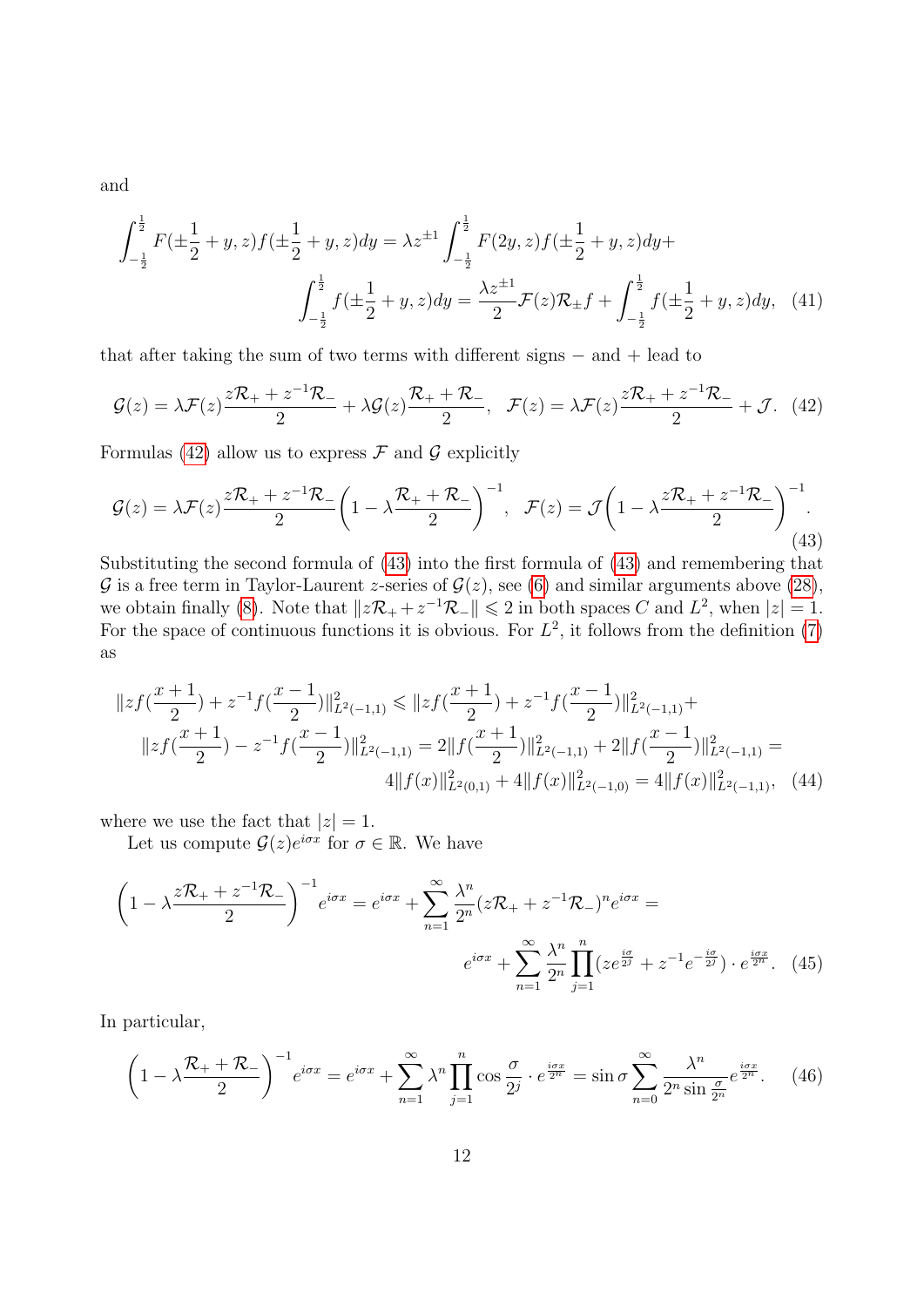Using  $(45)$  and  $(46)$ , we obtain

$$
\left(1 - \lambda \frac{z\mathcal{R}_{+} + z^{-1}\mathcal{R}_{-}}{2}\right)^{-1} \lambda \frac{z\mathcal{R}_{+} + z^{-1}\mathcal{R}_{-}}{2} \left(1 - \lambda \frac{\mathcal{R}_{+} + \mathcal{R}_{-}}{2}\right)^{-1} e^{i\sigma x} =
$$
  

$$
\sin \sigma \sum_{m=1}^{\infty} \frac{\lambda^{m}}{2^{m}} \prod_{j=1}^{m} (e^{\frac{i\sigma}{2^{n+j}}} + e^{-\frac{i\sigma}{2^{n+j}}}) \sum_{n=0}^{\infty} \frac{\lambda^{n}}{2^{n} \sin \frac{\sigma}{2^{n}}} e^{\frac{i\sigma x}{2^{n+m}}} =
$$
  

$$
\sin \sigma \sum_{m=1}^{\infty} \sum_{n=0}^{\infty} \frac{\lambda^{m+n} \prod_{j=1}^{m} (e^{\frac{i\sigma}{2^{j+n}}} + e^{-\frac{i\sigma}{2^{j+n}}}) e^{\frac{i\sigma x}{2^{m+n}}} }{2^{m+n} \sin \frac{\sigma}{2^{n}}}.
$$
 (47)

Let us define

<span id="page-12-1"></span><span id="page-12-0"></span>
$$
C_m(\sigma) := \oint_{|z|=1} \prod_{j=1}^m (ze^{\frac{i\sigma}{2^j}} + z^{-1}e^{-\frac{i\sigma}{2^j}}) \frac{dz}{2\pi iz} = 2^m \int_{-\pi}^{\pi} \prod_{j=1}^m \cos(\varphi + \frac{\sigma}{2^j}) \frac{d\varphi}{2\pi}.
$$
 (48)

On the other hand, due to the first formula [\(48\)](#page-12-0),  $C_m(\sigma)$  is a free term (without  $z<sup>j</sup>$  multipliers) in the expanded product  $\prod_{j=1}^{m} (ze^{\frac{i\sigma}{2^{j}}} + z^{-1}e^{-\frac{i\sigma}{2^{j}}})$ . Thus,

$$
C_m(\sigma) = \sum_{\mathbf{y} \in \{-1, 1\}_0^m} e^{\sum_{j=1}^m \frac{i\sigma y_j}{2^j}} = \sum_{\mathbf{y} \in \{-1, 1\}_0^m} \cos \sum_{j=1}^m \frac{\sigma y_j}{2^j}, \quad where
$$
  

$$
\{-1, 1\}_0^m = \{\mathbf{y} = (y_j)_{j=1}^m \in \{-1, 1\}^m : \sum_{j=1}^m y_j = 0\}. \tag{49}
$$

Now, using already proved  $(8)$  along with  $(6)$ ,  $(7)$ , and  $(47)$ ,  $(48)$ , we obtain

<span id="page-12-2"></span>
$$
\int_{-1}^{1} U(x)e^{i\sigma x} dx = \frac{2\sin\sigma}{\sigma} \sum_{n=0}^{\infty} \frac{\lambda^n}{\sin\frac{\sigma}{2^n}} \sum_{m=1}^{\infty} \lambda^m C_m(\frac{\sigma}{2^n}) \sin\frac{\sigma}{2^{n+m}}
$$
(50)

that gives [\(9\)](#page-4-2). Consider the special case  $\sigma \in \pi \mathbb{Z}$ , where [\(50\)](#page-12-2) can be simplified by eleminating  $\sin \sigma / \sin \frac{\sigma}{2^n} = \frac{0}{0}$  $\frac{0}{0}$  singularities. Let  $\sigma = 2^p q \pi$  with non-negative integer p and odd q. Consider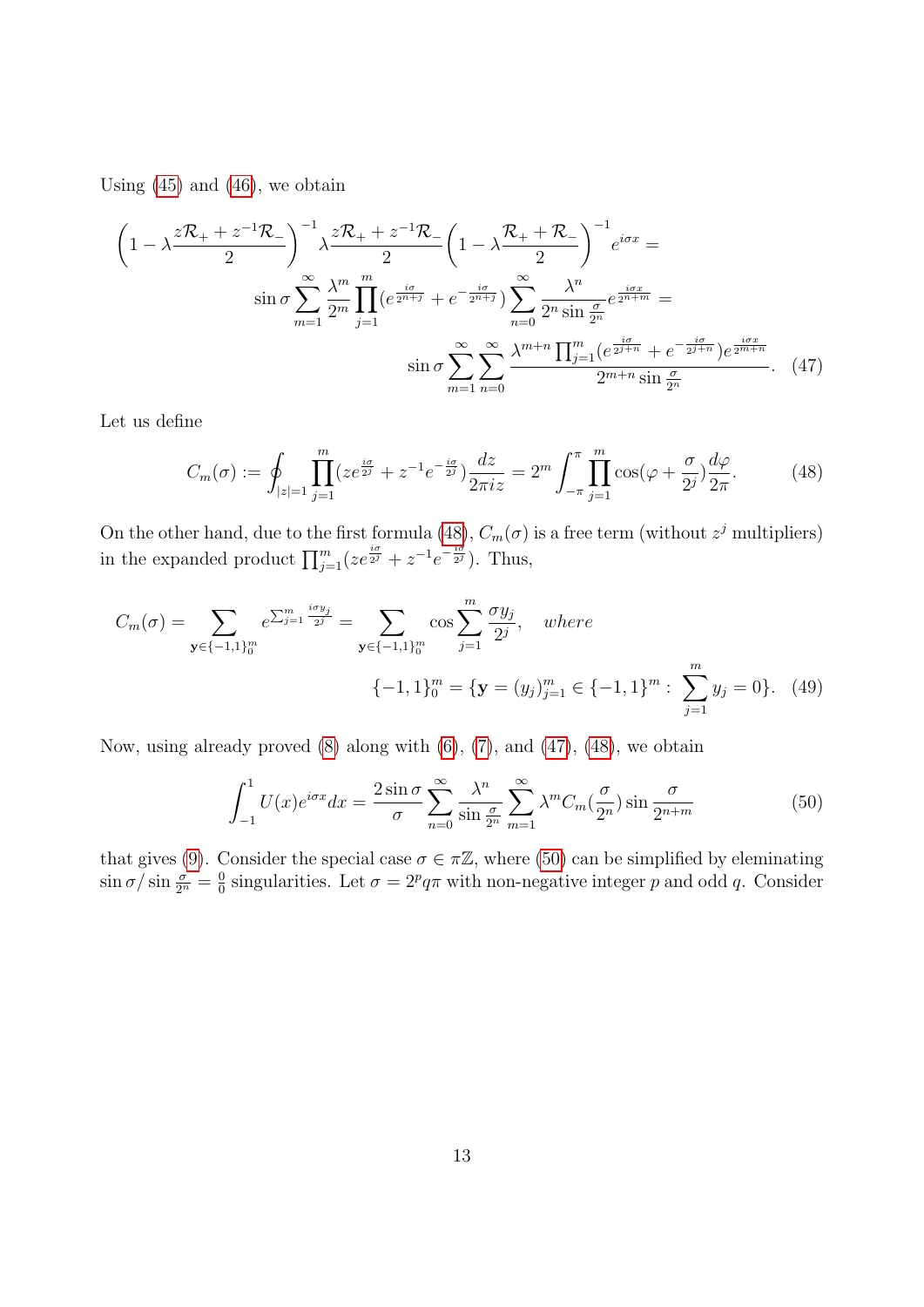the limit  $\sigma \to 2^p q \pi$ . Eleminating  $\frac{\sin \sigma}{\sin \frac{\sigma}{2^n}}$  in [\(50\)](#page-12-2) and using [\(48\)](#page-12-0), we obtain

$$
\int_{-1}^{1} U(x)e^{i2^{p}q\pi x} dx = \frac{2}{\pi 2^{p}q} \sum_{n=0}^{p} (-1)^{\delta_{np} - \delta_{p0}} (2\lambda)^{n} \sum_{m=1}^{\infty} \lambda^{m} C_{m} (\frac{\pi 2^{p}q}{2^{n}}) \sin \frac{\pi 2^{p}q}{2^{n+m}} =
$$
  

$$
\frac{2}{\pi 2^{p}q} \sum_{n=0}^{p} (-1)^{\delta_{np} - \delta_{p0}} (2\lambda)^{n} \sum_{m=1+p-n}^{\infty} \lambda^{m} C_{m} (\frac{\pi 2^{p}q}{2^{n}}) \sin \frac{\pi 2^{p}q}{2^{n+m}} = [n := p - n] =
$$
  

$$
\frac{2(2\lambda)^{p}}{\pi 2^{p}q} \sum_{n=0}^{p} (-1)^{\delta_{n0} - \delta_{p0}} (2\lambda)^{-n} \sum_{m=1+n}^{\infty} \lambda^{m} C_{m} (\frac{\pi 2^{p}q}{2^{p-n}}) \sin \frac{\pi 2^{p}q}{2^{p-n+m}} =
$$
  

$$
\frac{2\lambda^{p}}{\pi q} \sum_{n=0}^{p} (-1)^{\delta_{n0} - \delta_{p0}} (2\lambda)^{-n} \sum_{m=1+n}^{\infty} \lambda^{m} C_{m} (\pi 2^{n}q) \sin \frac{\pi 2^{n}q}{2^{m}} = [m := m - n] =
$$
  

$$
\frac{2\lambda^{p}}{\pi q} \sum_{n=0}^{p} (-1)^{\delta_{n0} - \delta_{p0}} (2\lambda)^{-n} \sum_{m=1}^{\infty} \lambda^{m+n} C_{m+n} (\pi 2^{n}q) \sin \frac{\pi q}{2^{m}} =
$$
  

$$
\frac{2\lambda^{p}}{\pi q} \sum_{n=0}^{p} (-1)^{\delta_{n0} - \delta_{p0}} 2^{-n} \sum_{m=1}^{\infty} \lambda^{m} C_{m+n} (\pi 2^{n}q) \sin \frac{\pi q}{2^{m}} =
$$
  

$$
\frac{2\lambda^{p}}{\pi q} \int_{-\pi}^{\pi} \sum_{n=0}^{p} (-1)^{\delta_{n0} - \delta_{p0}} \sum_{m=1}^{\infty} \lambda^{m}
$$

that give [\(11\)](#page-5-4).

# <span id="page-13-0"></span>3. Examples

In this section we compute polynomials mentioned in Theorem [1.1](#page-1-1) explicitly. 3.1. Integrals  $\int_{-1}^{1} x^A U(x) dx$ .

We use the notations [\(17\)](#page-7-2), [\(18\)](#page-7-3). Introduce

<span id="page-13-1"></span>
$$
F_0(z) = \int_{-1}^1 F(y, x) dx, \quad G_0(z) = \int_{-1}^1 G(x, z) dx.
$$
 (52)

Integrating each of the equations in [\(25\)](#page-8-2) and then taking their sum, we obtain

$$
F_0(z) = 2 + \left(\frac{\lambda z}{2} + \frac{\lambda}{2z}\right) F_0(z) \Rightarrow F_0(z) = \frac{4z}{2z - \lambda z^2 - \lambda}.
$$
 (53)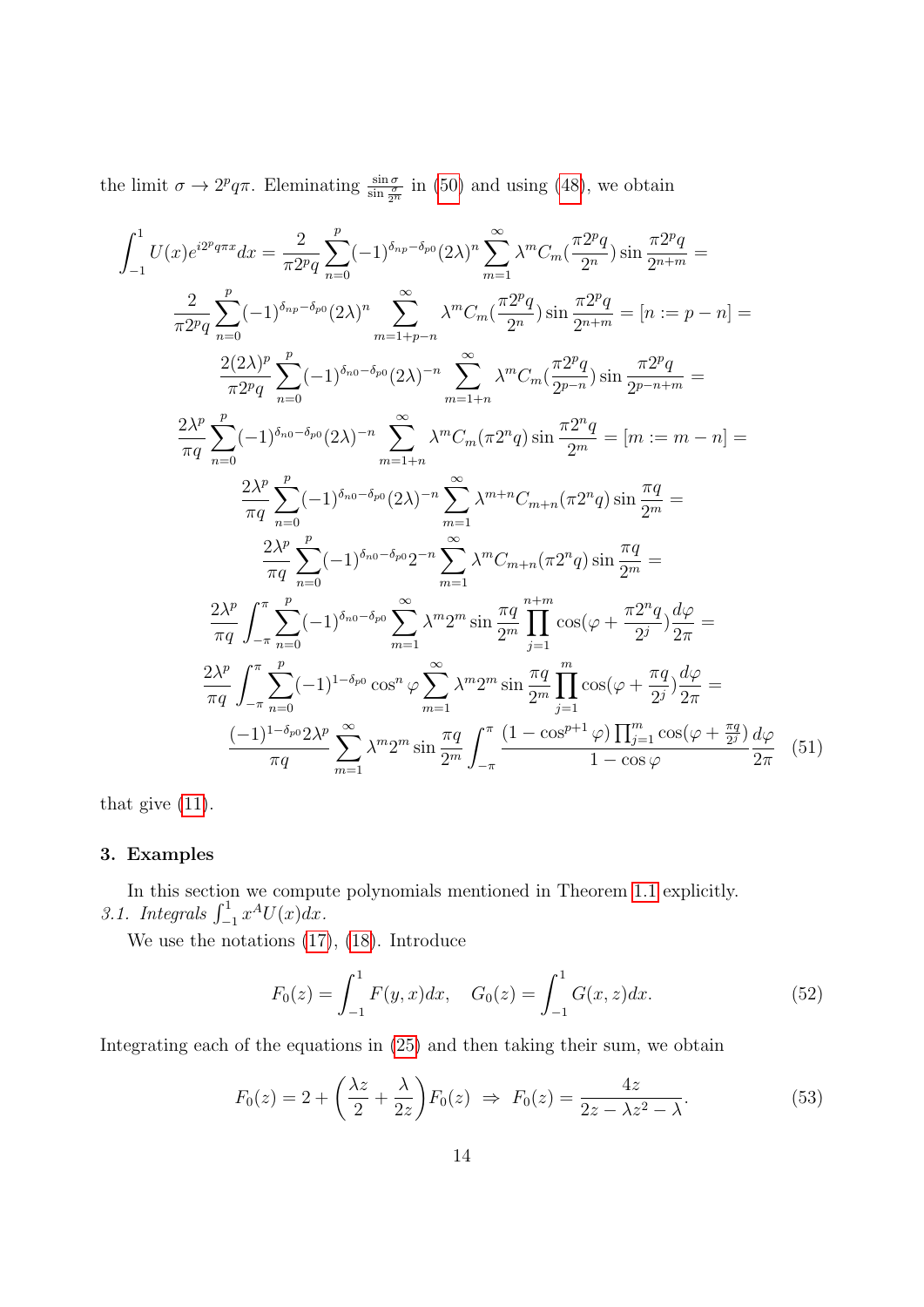Applying the same arguments as in [\(53\)](#page-13-1) to [\(26\)](#page-8-3), we obtain also

$$
G_0(z) = \frac{\lambda}{1 - \lambda} \left( \frac{z}{2} + \frac{1}{2z} \right) F_0(z) = \frac{2\lambda(z^2 + 1)}{(1 - \lambda)(2z - \lambda z^2 - \lambda)}.
$$
(54)

Let us denote

<span id="page-14-4"></span><span id="page-14-0"></span>
$$
F_n(z) = \int_{-1}^1 x^n F(x, z) dx, \quad G_n(z) = \int_{-1}^1 x^n G(x, z) dx, \quad n \in \mathbb{N}.
$$
 (55)

Again, using [\(25\)](#page-8-2), we get

$$
\int_0^1 F(x,z)x^n dx = \int_{-\frac{1}{2}}^{\frac{1}{2}} F(\frac{1}{2}+y,z)(\frac{1}{2}+y)^n dy = \frac{1}{n+1} + \frac{\lambda z}{2^{n+1}} \int_{-1}^1 F(x,z)(1+x)^n dx, \tag{56}
$$

and

$$
\int_{-1}^{0} F(x,z)x^{n}dx = \frac{(-1)^{n}}{n+1} + \frac{\lambda}{2^{n+1}z} \int_{-1}^{1} F(x,z)(-1+x)^{n}dx,
$$
\n(57)

which leads to

<span id="page-14-1"></span>
$$
F_n(z) = \frac{1 + (-1)^n}{n+1} + \frac{\lambda}{2^{n+1}} \sum_{j=0}^n (z + (-1)^{n-j} z^{-1}) \binom{n}{j} F_j(z)
$$
(58)

and

$$
F_n(z) = \frac{\frac{1+(-1)^n}{n+1} + \lambda 2^{-n-1} \sum_{j=0}^{n-1} (z+(-1)^{n-j} z^{-1}) {n \choose j} F_j(z)}{1 - \lambda 2^{-n-1} (z+z^{-1})}
$$
(59)

<span id="page-14-2"></span>or

$$
F_n(z) = \frac{1}{n+1} \frac{(1+(-1)^n)2^{n+1}z + \lambda(n+1)\sum_{j=0}^{n-1} (z^2 + (-1)^{n-j}) {n \choose j} F_j(z)}{2^{n+1}z - \lambda z^2 - \lambda}.
$$
 (60)

Rewriting [\(26\)](#page-8-3) (see [\(25\)](#page-8-2)) in the form

<span id="page-14-5"></span>
$$
G(\pm \frac{1}{2} + y, z) = F(\pm \frac{1}{2} + y, z) - 1 + \lambda G(2y, z), \quad y \in [-\frac{1}{2}, \frac{1}{2}]
$$
 (61)

and applying the same arguments as in [\(56\)](#page-14-0)-[\(58\)](#page-14-1), we can write

<span id="page-14-3"></span>
$$
G_n(z) = F_n(z) - \frac{1 + (-1)^n}{n+1} + \frac{\lambda}{2^{n+1}} \sum_{j=0}^n (1 + (-1)^{n-j}) \binom{n}{j} G_j(z) \tag{62}
$$

which leads to

$$
G_n(z) = \frac{F_n(z)}{1 - \lambda 2^{-n}} - \frac{1 + (-1)^n}{(1 - \lambda 2^{-n})(n+1)} + \frac{1}{2^{n+1} - 2\lambda} \sum_{j=0}^{n-1} (1 + (-1)^{n-j}) {n \choose j} G_j(z).
$$
 (63)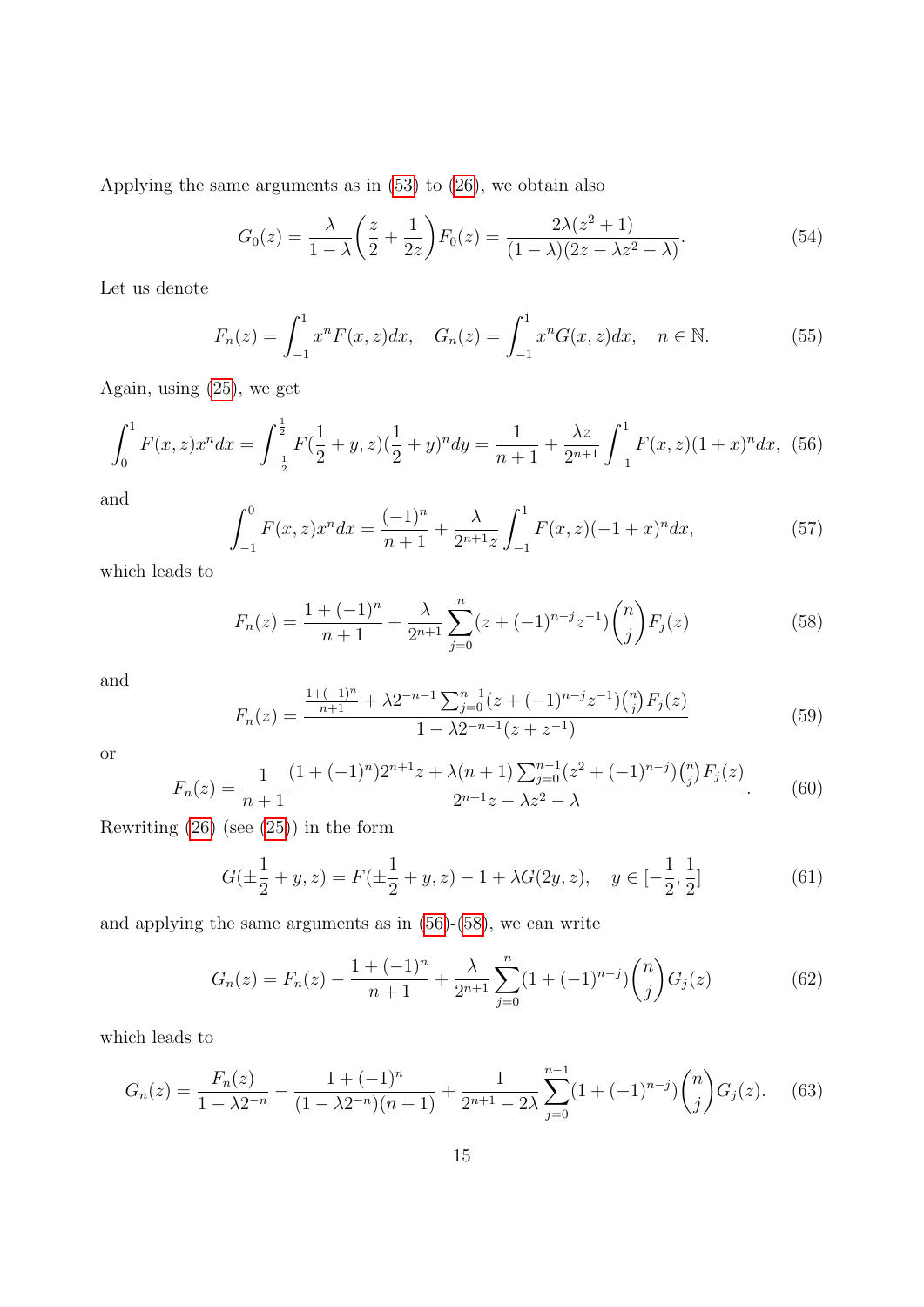Thus, using [\(60\)](#page-14-2) and [\(63\)](#page-14-3), we can obtain all  $F_n$ ,  $G_n$  by induction. It is seen that they are rational functions of z with integer coefficients. Moreover, if we write  $G_n$  as a ratio of two polynomials  $G_n(z) = P_n(z)/Q_n(z)$  then we may see from [\(60\)](#page-14-2) that  $Q_n$  is a product of some number of square polynomials  $2^{k+1}z - \lambda z^2 - \lambda$  which has explicit roots expressed in terms of square roots of linear expressions depending on  $\lambda$ . Thus, the integral, see [\(32\)](#page-9-1) and [\(55\)](#page-14-4),

$$
\int_{-1}^{1} x^A U(x) dx = \frac{1}{2\pi i} \oint_{|z|=1} \frac{G_A(z)}{z} dz
$$
\n(64)

can be computed explicitly by the Cauchy residue theorem. The result of computations is a combination of rational functions of  $\lambda$  and square roots of these rational functions. Note that by Lemma [2.1](#page-7-5) the lower and upper limits −1 and 1 can be replaced by dyadic rational numbers. In this case we also have a closed-form expression for the integral written in terms of rational functions of  $\lambda$  and square roots of them. We continue the analysis of closed-form expressions in the next subsection.

3.2. Integral  $\int_{-1}^{1} U(x)R(x)dx$ , where  $R(x)$  is rational.

Such integrals can be computed with the help of the following function

<span id="page-15-1"></span>
$$
H(w) = \int_{-1}^{1} \frac{U(x)}{w - x} dx.
$$
 (65)

So, using  $H$ , its derivatives and results of the first subsection, we can try to find some expressions for  $\int_{-1}^{1} U(x)R(x)dx$  with rational R. In fact, H is a modified Hilbert transform of U. It is analytic for  $w \in \mathbb{C} \setminus [-1,1]$ . Unfortunately, it is not seen to me how H can be expressed in terms of known functions. Nevertheless, we can derive some functional equations for the functions related to  $H$ . Define

$$
H_1(z, w) = \int_{-1}^1 \frac{F(x, z)}{w - x} dx, \quad H_2(z, w) = \int_{-1}^1 \frac{G(x, z)}{w - x} dx.
$$
 (66)

Then

<span id="page-15-0"></span>
$$
H(w) = \frac{1}{2\pi i} \oint_{|z|=1} \frac{H_2(z, w)}{z} dz.
$$
 (67)

Using [\(25\)](#page-8-2), we obtain

$$
\int_0^1 \frac{F(x, z)}{w - x} dx = \int_{-\frac{1}{2}}^{\frac{1}{2}} \frac{F(\frac{1}{2} + y, z)}{w - \frac{1}{2} - y} dy = \int_{-\frac{1}{2}}^{\frac{1}{2}} \frac{1 + \lambda z F(2y, z)}{w - \frac{1}{2} - y} dy =
$$

$$
\int_{-\frac{1}{2}}^{\frac{1}{2}} \frac{1 + \lambda z F(2y, z)}{2w - 1 - 2y} d(2y) = \ln(w) - \ln(w - 1) + \lambda z H_1(z, 2w - 1) \quad (68)
$$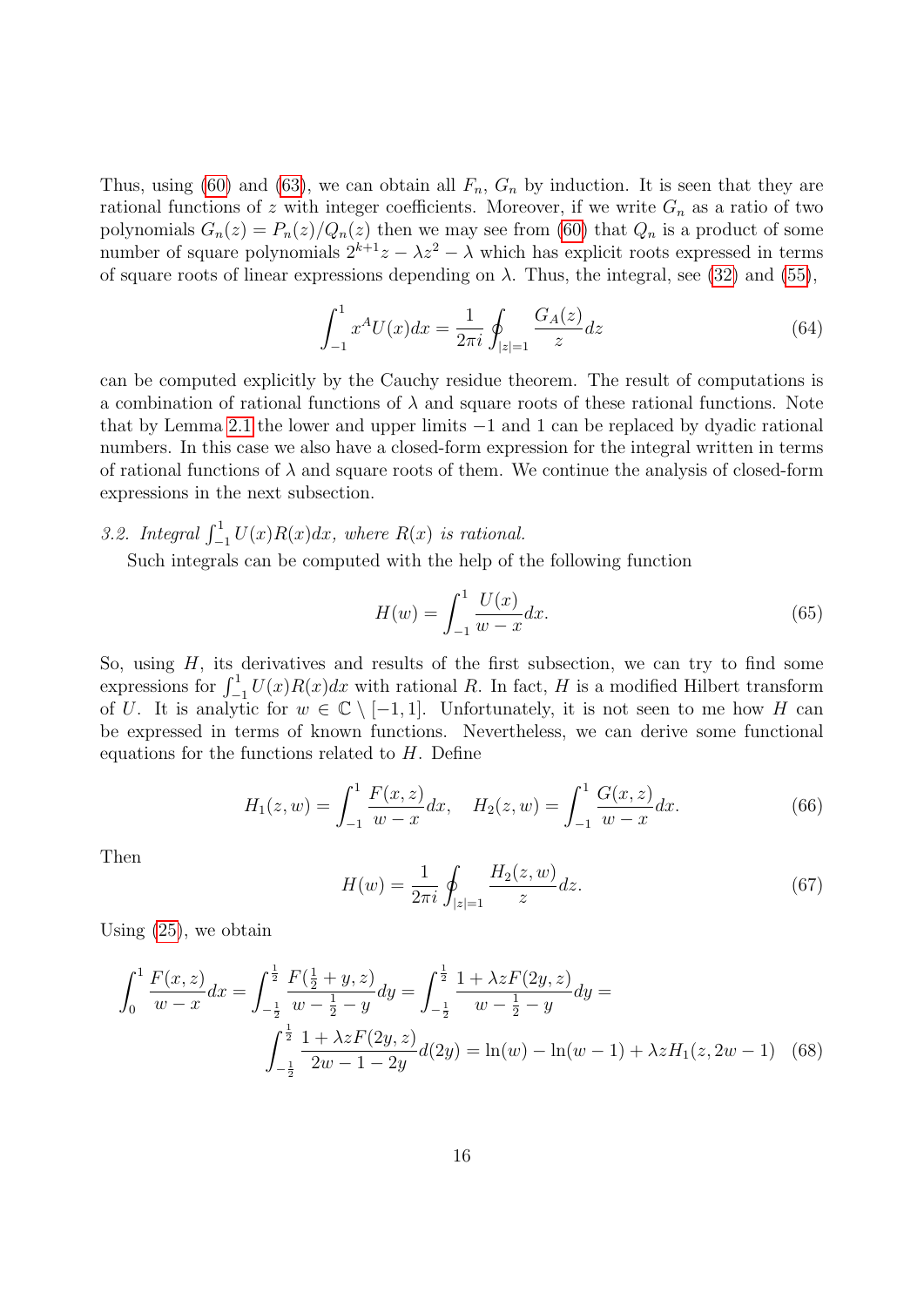and

$$
\int_{-1}^{0} \frac{F(x,z)}{w-x} dx = \int_{-\frac{1}{2}}^{\frac{1}{2}} \frac{F(-\frac{1}{2}+y,z)}{w+\frac{1}{2}-y} dy = \int_{-\frac{1}{2}}^{\frac{1}{2}} \frac{1+\lambda z^{-1} F(2y,z)}{w+\frac{1}{2}-y} dy =
$$

$$
\int_{-\frac{1}{2}}^{\frac{1}{2}} \frac{1+\lambda z^{-1} F(2y,z)}{2w+1-2y} d(2y) = \ln(w+1) - \ln(w) + \lambda z^{-1} H_1(z, 2w+1). \tag{69}
$$

Taking the sum of [\(68\)](#page-15-0) and [\(69\)](#page-16-0) we get

<span id="page-16-2"></span><span id="page-16-1"></span><span id="page-16-0"></span>
$$
H_1(z, w) = \ln \frac{1 + w^{-1}}{1 - w^{-1}} + \lambda z H_1(z, 2w - 1) + \lambda z^{-1} H_1(z, 2w + 1).
$$
 (70)

Similarly, using [\(26\)](#page-8-3), we get also

$$
H_2(z, w) = \lambda z H_1(z, 2w - 1) + \lambda z^{-1} H_1(z, 2w + 1) + \lambda H_2(z, 2w - 1) + \lambda H_2(z, 2w + 1). \tag{71}
$$

Both functions  $H_1$  and  $H_2$  are analytic in the neighborhood of  $w = \infty$ , where they can be expanded into the Loran series. Using definitions [\(55\)](#page-14-4), [\(66\)](#page-15-1), and identities [\(70\)](#page-16-1), [\(71\)](#page-16-2), we deduce that

<span id="page-16-3"></span>
$$
\sum_{n=0}^{+\infty} \frac{F_n(z)}{w^{n+1}} = \sum_{n=0}^{+\infty} \frac{1 + (-1)^n}{(n+1)w^{n+1}} + \sum_{n=0}^{+\infty} \frac{\lambda z F_n(z)}{(2w-1)^{n+1}} + \sum_{n=0}^{+\infty} \frac{\lambda z^{-1} F_n(z)}{(2w+1)^{n+1}} \tag{72}
$$

and

$$
\sum_{n=0}^{+\infty} \frac{G_n(z)}{w^{n+1}} = \sum_{n=0}^{+\infty} \frac{\lambda z F_n(z) + \lambda G_n(z)}{(2w-1)^{n+1}} + \sum_{n=0}^{+\infty} \frac{\lambda z^{-1} F_n(z) + \lambda G_n(z)}{(2w+1)^{n+1}} \tag{73}
$$

<span id="page-16-4"></span>or

$$
\sum_{n=0}^{+\infty} \frac{G_n(z)}{w^{n+1}} = \sum_{n=0}^{+\infty} \frac{\lambda G_n(z)}{(2w-1)^{n+1}} + \sum_{n=0}^{+\infty} \frac{\lambda G_n(z)}{(2w+1)^{n+1}} + \sum_{n=0}^{+\infty} \frac{F_n(z) - \frac{1+(-1)^n}{n+1}}{w^{n+1}}.
$$
 (74)

Now, extracting terms corresponding to  $w^{-n-1}$  for  $n+1 \in \mathbb{N}$ , we obtain the linear systems that determine  $F_n$  and  $G_n$ . In fact, [\(70\)](#page-16-1), [\(71\)](#page-16-2) or [\(72\)](#page-16-3)-[\(74\)](#page-16-4) is a somewhat compact form of [\(58\)](#page-14-1) and [\(62\)](#page-14-5). Indeed, substituting

$$
\frac{1}{(2w \pm 1)^n} = \sum_{k=0}^{+\infty} \frac{(k+n)!(\mp 1)^k}{(2w)^{k+n+1}k!n!}
$$
\n(75)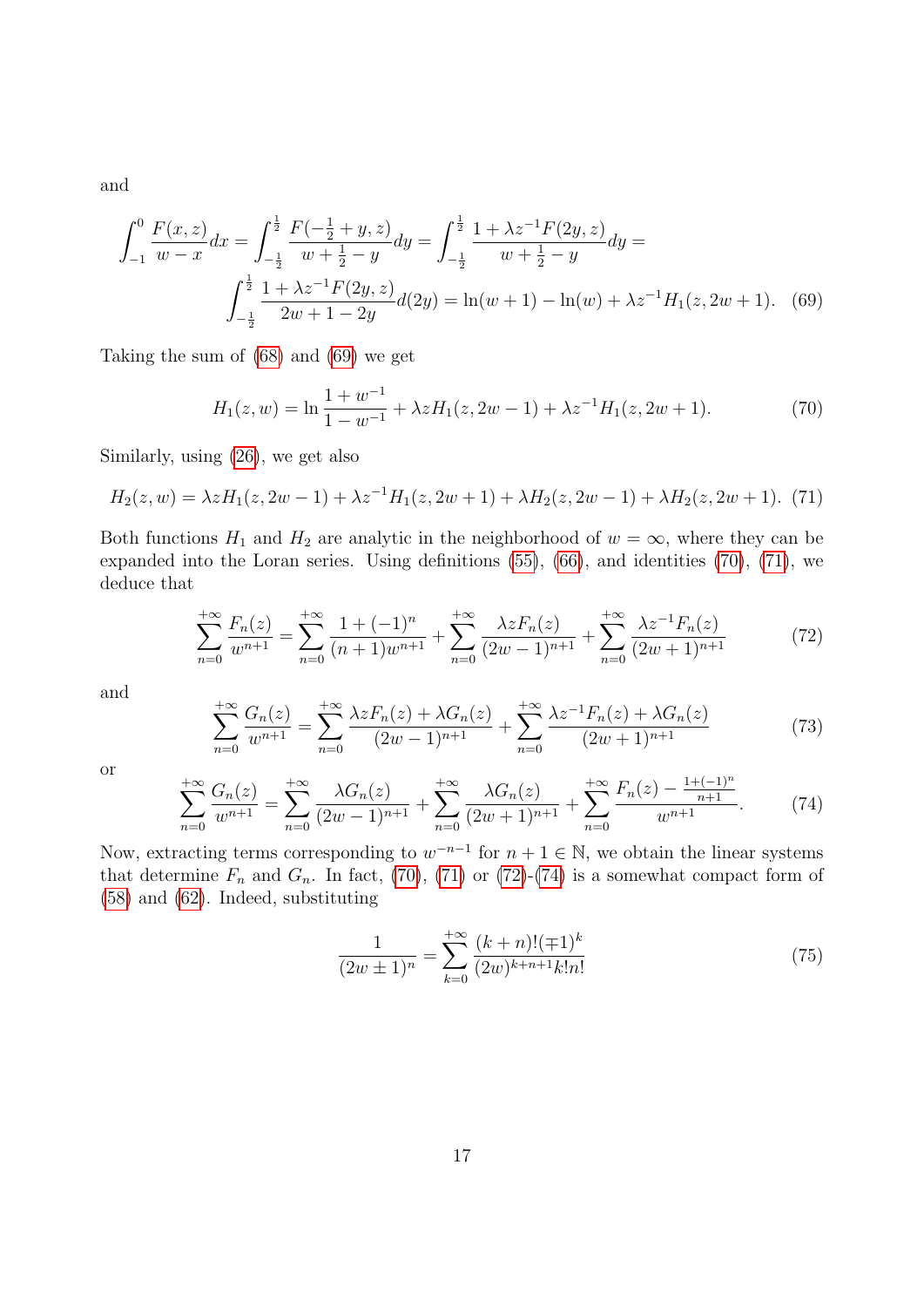into [\(72\)](#page-16-3) we obtain

$$
\sum_{n=0}^{+\infty} \frac{F_n(z)}{w^{n+1}} = \sum_{n=0}^{+\infty} \frac{1 + (-1)^n}{(n+1)w^{n+1}} + \sum_{n=0}^{+\infty} \lambda F_n(z) \sum_{k=0}^{+\infty} \frac{(k+n)!(z+z^{-1}(-1)^k)}{(2w)^{k+n+1}k!n!} = [k+n=m] =
$$
  

$$
\sum_{n=0}^{+\infty} \frac{1 + (-1)^n}{(n+1)w^{n+1}} + \sum_{n=0}^{+\infty} \lambda F_n(z) \sum_{m=n}^{+\infty} \frac{(z+z^{-1}(-1)^{m-n})m!}{(2w)^{m+1}(m-n)!n!} =
$$
  

$$
\sum_{n=0}^{+\infty} \frac{1 + (-1)^n}{(n+1)w^{n+1}} + \sum_{m=0}^{+\infty} \frac{\lambda}{(2w)^{m+1}} \sum_{n=0}^{m} F_n(z)(z+z^{-1}(-1)^{m-n}) {m \choose n} =
$$
  

$$
\sum_{n=0}^{+\infty} \frac{1 + (-1)^n}{(n+1)w^{n+1}} + \sum_{n=0}^{+\infty} \frac{\lambda}{(2w)^{n+1}} \sum_{m=0}^{n} F_m(z)(z+z^{-1}(-1)^{n-m}) {n \choose m}.
$$
 (76)

Introducing the following infinite matrices and vector columns

$$
\mathbf{J} = \text{diag}\left(1 - \frac{\lambda(z + z^{-1})}{2^{n+1}}\right)_{n \geq 0}, \quad \mathbf{H} = \left(\frac{\lambda(z + (-1)^{n-m}z^{-1})\binom{n}{m}\delta_{n>m}}{2^{n+1}}\right)_{n,m \geq 0},
$$
\n
$$
\mathbf{a} = \left(\frac{1 + (-1)^n}{n+1}\right)_{n \geq 0}, \quad \mathbf{f} = (F_n(z))_{n \geq 0} \quad (77)
$$

we may write [\(76\)](#page-17-2) as

<span id="page-17-3"></span><span id="page-17-2"></span>
$$
(\mathbf{J} - \mathbf{H})\mathbf{f} = \mathbf{a} \quad or \quad (\mathbf{I} - \mathbf{J}^{-1}\mathbf{H})\mathbf{f} = \mathbf{J}^{-1}\mathbf{a} \quad or \quad (\mathbf{I} - \mathbf{K})\mathbf{f} = \mathbf{b} \quad with \tag{78}
$$

$$
\mathbf{K} = \mathbf{J}^{-1} \mathbf{H} = \left( \frac{\lambda \binom{n}{m} (z^2 + (-1)^{n-m}) \delta_{n>m}}{2^{n+1} z - \lambda z^2 - \lambda} \right)_{n,m \ge 0},
$$
\n
$$
\mathbf{b} = \mathbf{J}^{-1} \mathbf{a} = \left( \frac{2^{n+1} (1 + (-1)^n) z}{(n+1) (2^{n+1} z - \lambda z^2 - \lambda)} \right)_{n \ge 0}, \tag{79}
$$

where  $\delta_{n>m} = 1$  if  $n > m$  and  $\delta_{n>m} = 0$  otherwise, and **I** is the identity matrix. Since **K** is strongly lower triangular matrix, we may write the solution of [\(78\)](#page-17-3) in the form

<span id="page-17-6"></span><span id="page-17-5"></span><span id="page-17-4"></span><span id="page-17-1"></span><span id="page-17-0"></span>
$$
\mathbf{f} = \mathbf{b} + \mathbf{K}\mathbf{b} + \mathbf{K}^2\mathbf{b} + \mathbf{K}^3\mathbf{b} + \dots
$$
 (80)

Using  $(77)$ ,  $(79)$  and  $(80)$ , namely the fact that **K** is a lower triangular matrix with a zero diagonal, we may express the elements of  $f$  through the elements of  $K$  and  $b$ 

$$
F_{n_0} = b_{n_0} + \sum_{j=1}^{n_0} \sum_{n_0 > n_1 > \ldots > n_j \ge 0} b_{n_j} \prod_{i=1}^j K_{n_{i-1}, n_i}, \quad n_0 \ge 0.
$$
 (81)

Applying the same arguments as in [\(72\)](#page-16-3), [\(76\)](#page-17-2) to [\(74\)](#page-16-4), we obtain

$$
\sum_{n=0}^{+\infty} \frac{G_n(z)}{w^{n+1}} = \sum_{n=0}^{+\infty} \frac{F_n(z) - \frac{1+(-1)^n}{n+1}}{w^{n+1}} + \sum_{n=0}^{+\infty} \frac{\lambda}{(2w)^{n+1}} \sum_{m=0}^{n} G_m(z) (1+(-1)^{n-m}) {n \choose m}.
$$
 (82)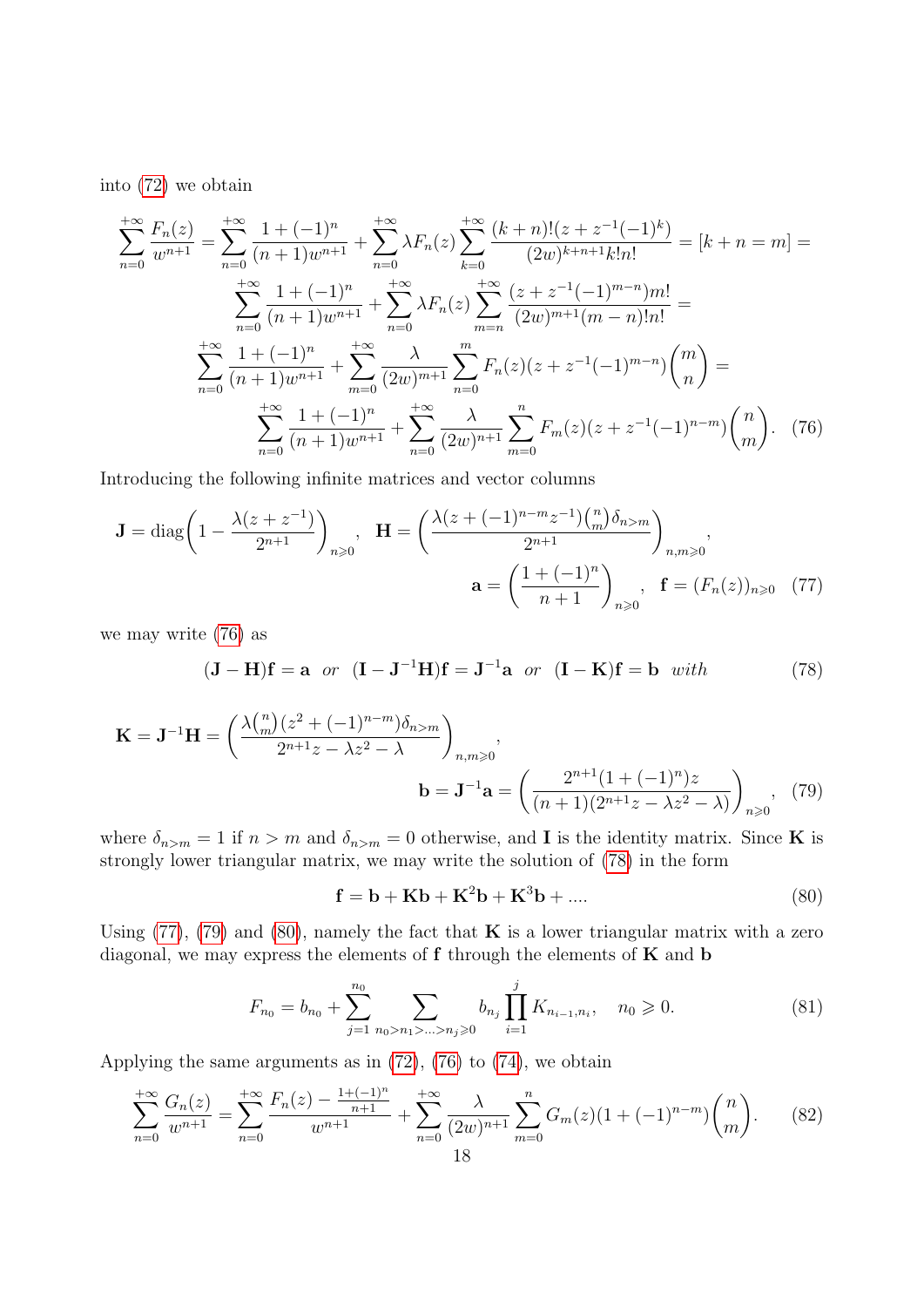By analogy with [\(77\)](#page-17-4)-[\(79\)](#page-17-1), introducing the infinite matrices and vector columns

$$
\widetilde{\mathbf{J}} = \text{diag}\left(1 - \frac{\lambda}{2^n}\right)_{n \geq 0}, \quad \widetilde{\mathbf{H}} = \left(\frac{\lambda \left(1 + (-1)^{n-m}\right) \binom{n}{m} \delta_{n>m}}{2^{n+1}}\right)_{n,m \geq 0},
$$
\n
$$
\widetilde{\mathbf{a}} = \left(F_n(z) - \frac{1 + (-1)^n}{n+1}\right)_{n \geq 0}, \quad \mathbf{g} = (G_n(z))_{n \geq 0} \quad (83)
$$

we may write [\(82\)](#page-17-6) as

<span id="page-18-3"></span>
$$
(\widetilde{\mathbf{J}} - \widetilde{\mathbf{H}})\mathbf{g} = \widetilde{\mathbf{a}} \quad or \quad (\mathbf{I} - \widetilde{\mathbf{J}}^{-1}\widetilde{\mathbf{H}})\mathbf{g} = \widetilde{\mathbf{J}}^{-1}\widetilde{\mathbf{a}} \quad or \quad (\mathbf{I} - \widetilde{\mathbf{K}})\mathbf{g} = \widetilde{\mathbf{b}} \quad with \tag{84}
$$

$$
\widetilde{\mathbf{K}} = \widetilde{\mathbf{J}}^{-1} \widetilde{\mathbf{H}} = \left( \frac{\lambda \binom{n}{m} (1 + (-1)^{n-m}) \delta_{n>m}}{2^{n+1} - 2\lambda} \right)_{n,m \ge 0},
$$
\n
$$
\widetilde{\mathbf{b}} = \widetilde{\mathbf{J}}^{-1} \widetilde{\mathbf{a}} = \left( \frac{2^n ((n+1) F_n(z) - 1 - (-1)^n)}{(n+1)(2^n - \lambda)} \right)_{n \ge 0}.
$$
\n(85)

Since  $\widetilde{\mathbf{K}}$  is strongly lower triangular matrix, we may write the solution of [\(84\)](#page-18-3) in the form

<span id="page-18-5"></span><span id="page-18-4"></span><span id="page-18-2"></span><span id="page-18-1"></span>
$$
\mathbf{g} = \widetilde{\mathbf{b}} + \widetilde{\mathbf{K}}\widetilde{\mathbf{b}} + \widetilde{\mathbf{K}}^2 \widetilde{\mathbf{b}} + \widetilde{\mathbf{K}}^3 \widetilde{\mathbf{b}} + \dots
$$
 (86)

Using [\(83\)](#page-18-4), [\(85\)](#page-18-2) and [\(86\)](#page-18-5), namely the fact that  $\widetilde{\mathbf{K}}$  is a lower triangular matrix with a zero diagonal, we may express the elements of  $g$  through the elements of  $K$  and  $b$ 

<span id="page-18-0"></span>
$$
G_{n_0} = \widetilde{b}_{n_0} + \sum_{j=1}^{n_0} \sum_{n_0 > n_1 > \ldots > n_j \ge 0} \widetilde{b}_{n_j} \prod_{i=1}^j \widetilde{K}_{n_{i-1}, n_i}, \quad n_0 \ge 0.
$$
 (87)

Finally, we have

$$
\int_{-1}^{1} U(x)x^{A}dx = \oint_{|z|=1} G_{A}(z)\frac{dz}{2\pi iz}.
$$
 (88)

Denoting  $f_n(z) := z^{-1} F_n(z)$ , we obtain announced formulas after Corollary [1.2.](#page-3-0) Let us compute  $\int_{-1}^{1} x^2 U(x) dx$ . Using [\(81\)](#page-17-0), we obtain

$$
f_0(z) = \frac{4}{Q_0(z)}, \quad f_2(z) = \frac{16}{3Q_2(z)} + \frac{4\lambda(z^2+1)}{Q_0(z)Q_2(z)} + \frac{8\lambda^2(z^2-1)^2}{Q_0(z)Q_1(z)Q_2(z)},\tag{89}
$$

where quadratic polynomials

$$
Q_0(z) = 2z - \lambda z^2 - \lambda, \quad Q_1(z) = 4z - \lambda z^2 - \lambda, \quad Q_2(z) = 8z - \lambda z^2 - \lambda
$$
 (90)

have roots

$$
z_0^{\pm} = \frac{1 \pm \sqrt{1 - \lambda^2}}{\lambda}, \quad z_1^{\pm} = \frac{2 \pm \sqrt{4 - \lambda^2}}{\lambda}, \quad z_2^{\pm} = \frac{4 \pm \sqrt{16 - \lambda^2}}{\lambda}.
$$
 (91)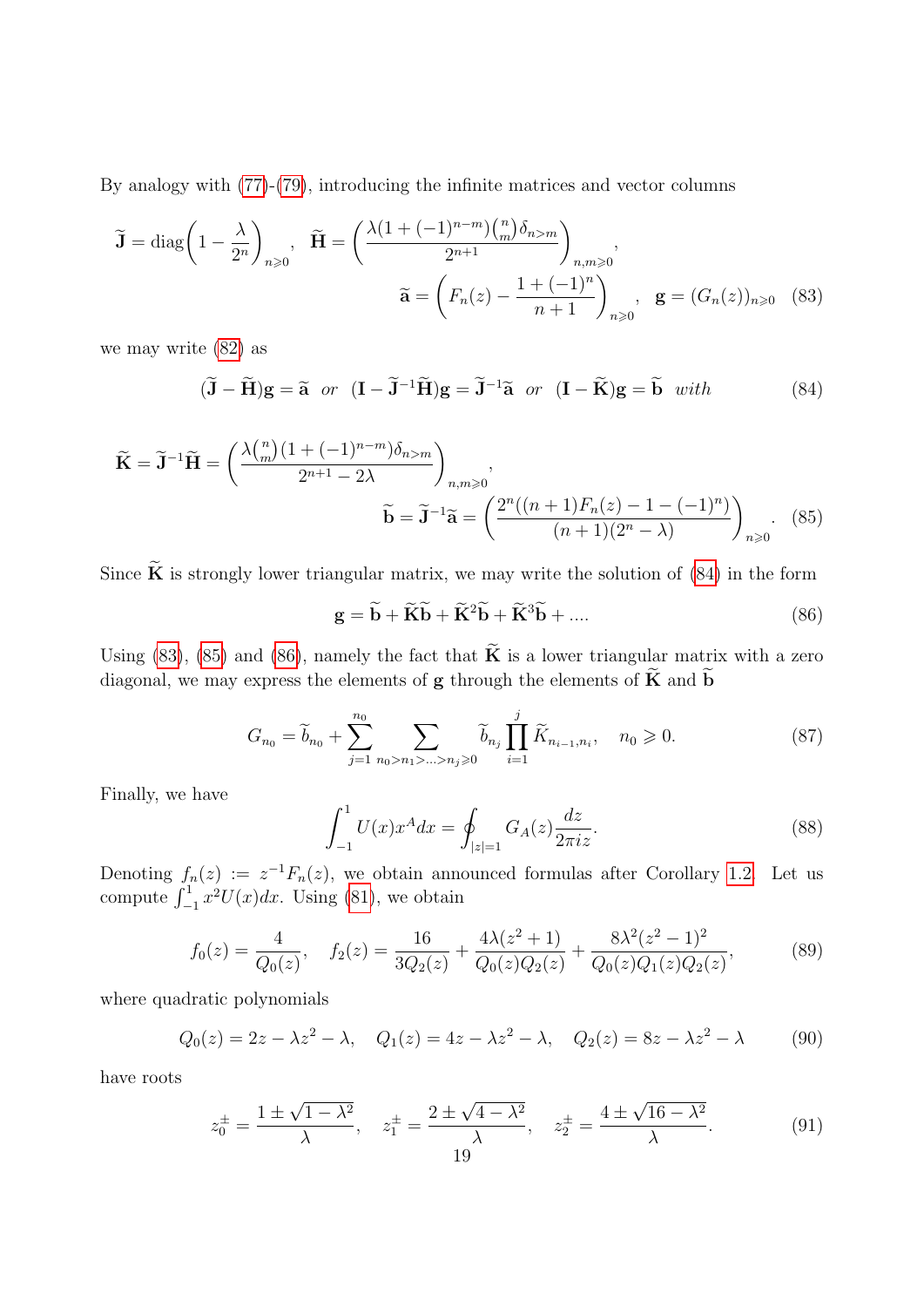Roots  $z_i^ \bar{j}$  lie inside the unit ball,  $z_j^+$  $j_j^+$  lie outside. Using Cauchy residue theorem, we compute

$$
\hat{f}_0 := \frac{1}{2\pi i} \int_{|z|=1} f_0(z)dz = \frac{4}{\lambda(z_0^+ - z_0^-)} = \frac{2}{\sqrt{1 - \lambda^2}}, \quad \hat{f}_2 := \frac{1}{2\pi i} \int_{|z|=1} f_2(z)dz = \frac{16}{3\lambda(z_2^+ - z_2^-)} + \frac{4\lambda(z_0^+ + z_0^-)}{\lambda(z_0^+ - z_0^-)(8 - \lambda(z_0^+ + z_0^-))} + \frac{4\lambda(z_2^+ + z_2^-)}{\lambda(z_2^+ - z_2^-)(2 - \lambda(z_2^+ + z_2^-))} + \frac{8\lambda^2(z_0^+ - z_0^-)^2}{\lambda(z_0^+ - z_0^-)(4 - \lambda(z_0^+ + z_0^-))(8 - \lambda(z_0^+ + z_0^-))} + \frac{8\lambda^2(z_1^+ - z_1^-)(2 - \lambda(z_1^+ + z_1^-))(8 - \lambda(z_1^+ + z_1^-))}{8\lambda^2(z_2^+ - z_2^-)^2} = \frac{2}{\lambda(z_2^+ - z_2^-)(2 - \lambda(z_2^+ + z_2^-))(4 - \lambda(z_2^+ + z_2^-))} = \frac{2}{3\sqrt{1 - \lambda^2}} + \frac{4\sqrt{1 - \lambda^2}}{3} - 2\sqrt{4 - \lambda^2} + \frac{2\sqrt{16 - \lambda^2}}{3}, \quad (92)
$$

where we actively use the fact that  $z_i^+$  $j^+z^+_j = 1$ . Now, using [\(87\)](#page-18-1), [\(88\)](#page-18-0) and [\(85\)](#page-18-2), we can compute

$$
\int_{-1}^{1} x^{2} U(x) dx = \frac{4(3\hat{f}_{2} - 2)}{3(4 - \lambda)} + \frac{\hat{f}_{0} - 2}{1 - \lambda} \cdot \frac{2\lambda}{8 - 2\lambda} =
$$

$$
\frac{2}{3(1 - \lambda)} \left(\frac{1}{\sqrt{1 - \lambda^{2}}} - 1\right) + \frac{16\sqrt{1 - \lambda^{2}} - 24\sqrt{4 - \lambda^{2}} + 8\sqrt{16 - \lambda^{2}}}{3(4 - \lambda)}.
$$
(93)

3.3. Integral 
$$
\int_{-1}^{1} U(x)^2 dx
$$
.  
Let us define

Let us define

<span id="page-19-1"></span><span id="page-19-0"></span>
$$
F_1(z, w) = \int_{-1}^1 F(x, z) F(x, w) dx, \quad F_2(z, w) = \int_{-1}^1 F(x, z) G(x, w) dx,
$$
 (94)

$$
G_1(z, w) = \int_{-1}^{1} G(x, z)G(x, w)dx, \quad G_2(z, w) = \int_{-1}^{1} G(x, z)F(x, w)dx.
$$
 (95)

<span id="page-19-2"></span>Using [\(25\)](#page-8-2), we obtain

$$
\int_0^1 F(x, z) F(x, w) dx = \int_{-\frac{1}{2}}^{\frac{1}{2}} F(\frac{1}{2} + y, z) F(\frac{1}{2} + y, w) dy =
$$
  

$$
1 + \frac{\lambda z}{2} F_0(z) + \frac{\lambda w}{2} F_0(w) + \frac{\lambda^2 z w}{2} F_1(z, w) \quad (96)
$$

and

$$
\int_{-1}^{0} F(x, z) F(x, w) dx = 1 + \frac{\lambda}{2z} F_0(z) + \frac{\lambda}{2w} F_0(w) + \frac{\lambda^2}{2zw} F_1(z, w), \tag{97}
$$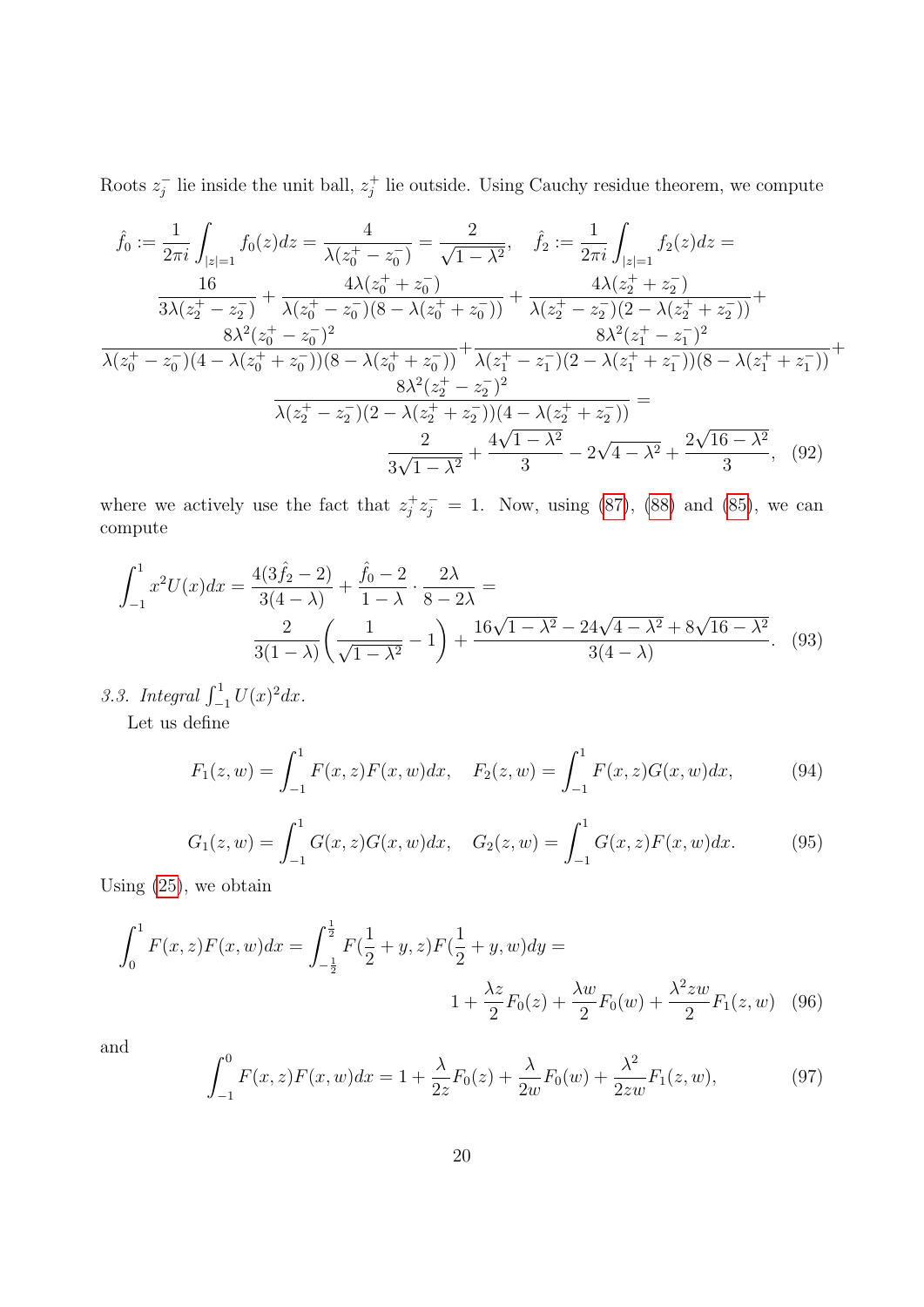which leads to

<span id="page-20-0"></span>
$$
F_1(z, w) = \frac{2 + \frac{\lambda(z + z^{-1})F_0(z)}{2} + \frac{\lambda(w + w^{-1})F_0(w)}{2}}{1 - \frac{\lambda^2(zw + (zw)^{-1})}{2}} = \frac{4 + \lambda(z + z^{-1})F_0(z) + \lambda(w + w^{-1})F_0(w)}{2 - \lambda^2 zw - \lambda^2(zw)^{-1}} = \frac{4zw + \lambda w(z^2 + 1)F_0(z) + \lambda z(w^2 + 1)F_0(w)}{2zw - (\lambda zw)^2 - \lambda^2}.
$$
 (98)

Similarly, using [\(25\)](#page-8-2), [\(26\)](#page-8-3), we obtain

$$
\int_0^1 F(x, z)G(x, w)dx = \int_{-\frac{1}{2}}^{\frac{1}{2}} F(\frac{1}{2} + y, z)G(\frac{1}{2} + y, w)dy = \frac{\lambda w F_0(w)}{2} + \frac{\lambda G_0(w)}{2} + \frac{\lambda^2 z w F_1(z, w)}{2} + \frac{\lambda^2 z F_2(z, w)}{2},
$$
  

$$
\frac{\lambda^2 z F_2(z, w)}{2}, \quad \int_{-1}^0 F(x, z)G(x, w)dx = \frac{\lambda F_0(w)}{2w} + \frac{\lambda G_0(w)}{2} + \frac{\lambda^2 F_1(z, w)}{2zw} + \frac{\lambda^2 F_2(z, w)}{2z},
$$
 (99)

which after taking the sum of two integrals, leads to

$$
F_2(z, w) = \frac{\frac{\lambda(w + w^{-1})F_0(w)}{2} + \lambda G_0(w) + \frac{\lambda^2(zw + (zw)^{-1})F_1(z, w)}{2}}{1 - \frac{\lambda^2(z + z^{-1})}{2}} =
$$

$$
\frac{\lambda(w + w^{-1})F_0(w) + 2\lambda G_0(w) + \lambda^2(zw + (zw)^{-1})F_1(z, w)}{2 - \lambda^2(z + z^{-1})} =
$$

$$
\frac{\lambda z(w^2 + 1)F_0(w) + 2\lambda zwG_0(w) + \lambda^2((zw)^2 + 1)F_1(z, w)}{(2z - (\lambda z)^2 - \lambda^2)w}.
$$
(100)

Again, [\(25\)](#page-8-2), [\(26\)](#page-8-3) allow us to obtain the similar formulas for  $G_1(z, w)$ . We skip the details that are the same as for [\(98\)](#page-20-0) and [\(100\)](#page-20-1)

$$
G_1(z, w) = \frac{\lambda^2}{2(1 - \lambda^2)}((zw + (zw)^{-1})F_1(z, w) + (z + z^{-1})F_2(z, w) + (w + w^{-1})G_2(z, w)) =
$$
  
= 
$$
\frac{\lambda^2}{2zw(1 - \lambda^2)}(((zw)^2 + 1)F_1(z, w) + w(z^2 + 1)F_2(z, w) + z(w^2 + 1)G_2(z, w)),
$$
 (101)

where, see  $(94)$  and  $(95)$ ,

<span id="page-20-4"></span><span id="page-20-3"></span><span id="page-20-2"></span><span id="page-20-1"></span>
$$
G_2(z, w) = F_2(w, z). \tag{102}
$$

Using  $(95)$ ,  $(26)$  and  $(32)$ , we obtain finally

$$
\int_{-1}^{1} U(x)^2 dx = \frac{1}{(2\pi i)^2} \oint_{|w|=1} \oint_{|z|=1} \frac{G_1(z, w)}{zw} dz dw,
$$
\n(103)

where the integrand is a rational function of  $z$  and  $w$  with integer coefficients. Let us try to compute this integral by using the Cauchy residue theorem. We start from auxiliary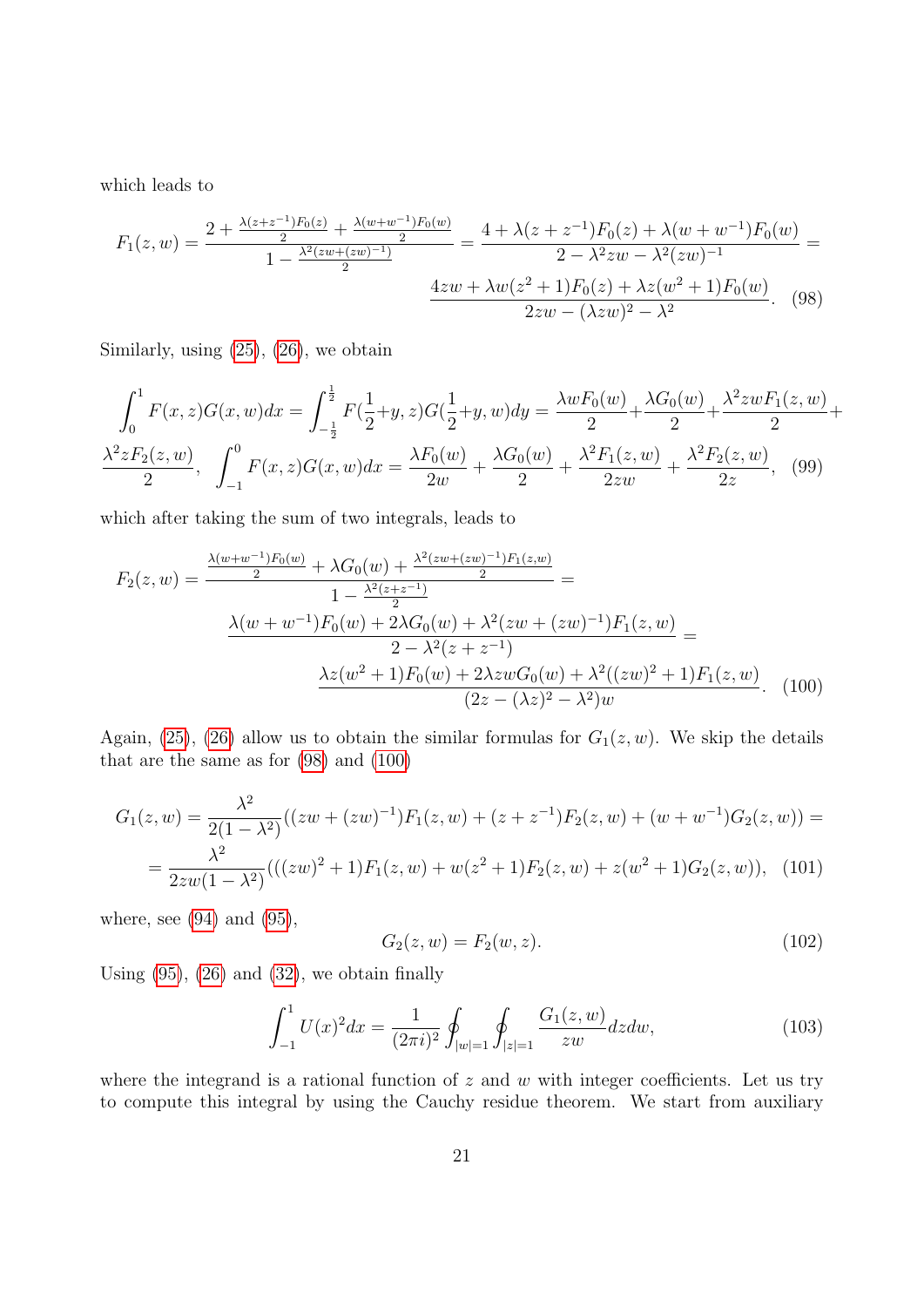expansions and integrals. We have

$$
2zw - (\lambda zw)^2 - \lambda^2 = -(\lambda z)^2 \left(w - \frac{c(\lambda^2)}{z}\right) \left(w - \frac{\tilde{c}(\lambda^2)}{z}\right) \quad \text{with}
$$

$$
c(\lambda) := \frac{1 - \sqrt{1 - \lambda^2}}{\lambda}, \quad \tilde{c}(\lambda) := \frac{1 + \sqrt{1 - \lambda^2}}{\lambda} = \frac{1}{c(\lambda)}, \quad (104)
$$

where, for  $|\lambda| < 1$  and  $|z| = 1$ , the first root lies inside the unit ball  $|w| < 1$ , the second one lies out the ball. Thus, we can compute the following integral explicitly

$$
I_1(\lambda) := \oint_{|z|=1} \frac{dz}{2\pi i} \oint_{|w|=1} \frac{(zw)^2 + 1}{zw} \cdot \frac{1}{2zw - (\lambda zw)^2 - \lambda^2} \cdot \frac{dw}{2\pi i} =
$$
  

$$
\oint_{|z|=1} \frac{-\lambda^{-2}z^{-1}dz}{2\pi i} + \oint_{|z|=1} \frac{2\lambda^{-2}}{-(\lambda z)^2(\tilde{c}(\lambda^2) - c(\lambda^2))} \frac{dz}{2\pi i} = \frac{1}{\lambda^2 \sqrt{1 - \lambda^4}} - \frac{1}{\lambda^2},
$$
(105)

where we use the fact that  $((zw)^2 + 1)/(zw) = 2\lambda^{-2}$  when  $2zw - (\lambda zw)^2 - \lambda^2 = 0$ . Next, note that

<span id="page-21-3"></span><span id="page-21-2"></span><span id="page-21-1"></span><span id="page-21-0"></span>
$$
2z - \lambda z^2 - \lambda = -\lambda (z - c(\lambda))(z - \tilde{c}(\lambda)),\tag{106}
$$

where the first root lies inside the unit ball  $|z|$  < 1 while the second one lies out, when  $|\lambda|$  < 1. Thus,

$$
I_2(\lambda) := \oint_{|z|=1} \frac{z^2 + 1}{z(2z - \lambda z^2 - \lambda)} \cdot \frac{dz}{2\pi i} = -\lambda^{-1} + \frac{2\lambda^{-1}}{\lambda(\tilde{c}(\lambda) - c(\lambda))} = \frac{1}{\lambda\sqrt{1 - \lambda^2}} - \frac{1}{\lambda}.
$$
 (107)

Using the same ideas as in  $(104)-(107)$  $(104)-(107)$  $(104)-(107)$ , we can compute

$$
I_3(\lambda) := \frac{1}{(2\pi i)^2} \oint_{|z|=1} \oint_{|w|=1} \frac{((zw)^2 + 1)(z^2 + 1)dw dz}{zw(2zw - (\lambda zw)^2 - \lambda^2)(2z - \lambda z^2 - \lambda)} = -\lambda^{-2} I_2(\lambda) + \frac{1}{2\pi i} \oint_{|z|=1} \frac{2\lambda^{-2}(z^2 + 1)dz}{(\lambda z)^2 z^{-1}(\tilde{c}(\lambda^2) - c(\lambda^2))(2z - \lambda z^2 - \lambda)} = \lambda^{-2} \left(\frac{1}{\sqrt{1 - \lambda^4}} - 1\right) I_2(\lambda). \tag{108}
$$

Changing the variables  $z \leftrightarrow w$ , we can compute also

<span id="page-21-4"></span>
$$
I_4(\lambda) := \frac{1}{(2\pi i)^2} \oint_{|z|=1} \oint_{|w|=1} \frac{((zw)^2 + 1)(w^2 + 1)dwdz}{zw(2zw - (\lambda zw)^2 - \lambda^2)(2w - \lambda w^2 - \lambda)} = I_3(\lambda). \tag{109}
$$

Fubini's theorem along with [\(107\)](#page-21-1) allows us to compute

$$
I_5(\lambda) := \frac{1}{(2\pi i)^2} \oint_{|z|=1} \oint_{|w|=1} \frac{(w^2+1)(z^2+1)dwdz}{zw(2w-\lambda w^2-\lambda)(2z-(\lambda z)^2-\lambda^2)} = I_2(\lambda)I_2(\lambda^2). \tag{110}
$$

Using [\(105\)](#page-21-2) and [\(107\)](#page-21-1), we can compute explicitly the next integral

$$
I_6(\lambda) := \frac{1}{(2\pi i)^2} \oint_{|z|=1} \oint_{|w|=1} \frac{((zw)^2 + 1)(z^2 + 1)dw dz}{zw(2zw - (\lambda zw)^2 - \lambda^2)(2z - (\lambda z)^2 - \lambda^2)} =
$$

$$
\frac{1}{2\pi i} \oint_{|z|=1} \frac{I_1(\lambda)(z^2 + 1)dz}{z(2z - (\lambda z)^2 - \lambda^2)} = I_1(\lambda)I_2(\lambda^2). \tag{111}
$$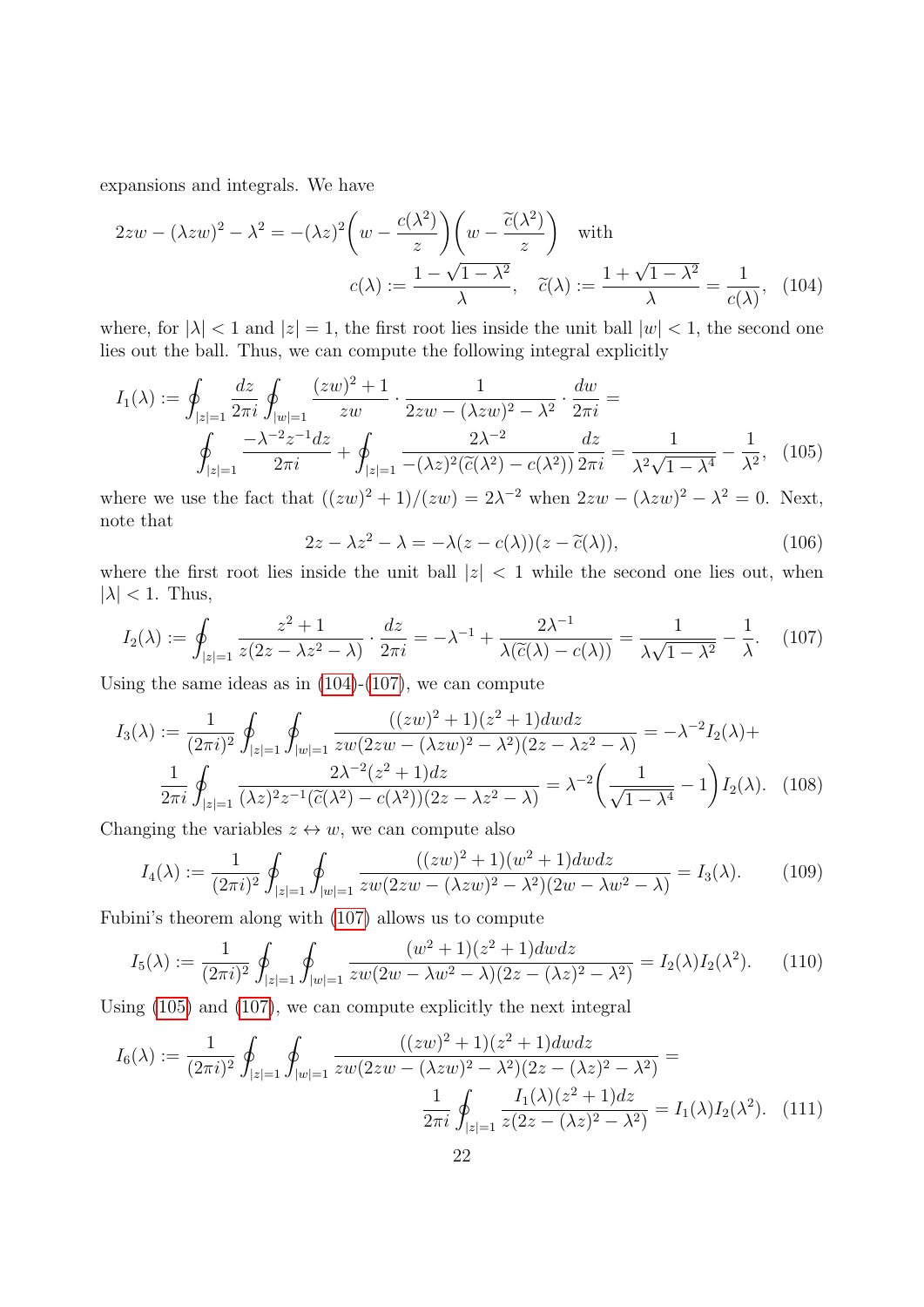Using the same ideas as in [\(105\)](#page-21-2), we can compute

$$
I_{7}(\lambda) := \frac{1}{(2\pi i)^{2}} \oint_{|z|=1} \oint_{|w|=1} \frac{((zw)^{2} + 1)(z^{2} + 1)^{2}dw dz}{zw(2zw - (\lambda zw)^{2} - \lambda^{2})(2z - (\lambda z)^{2} - \lambda^{2})(2z - \lambda z^{2} - \lambda)} = \frac{1}{2\pi i} \oint_{|z|=1} \frac{I_{1}(\lambda)(z^{2} + 1)^{2}dz}{z(2z - (\lambda z)^{2} - \lambda^{2})(2z - \lambda z^{2} - \lambda)} = \lambda^{-3}I_{1}(\lambda) + \frac{(2\lambda^{-2})^{2}I_{1}(\lambda)}{(2\lambda^{2}\lambda^{-2}\sqrt{1 - \lambda^{4}})(2 - 2\lambda^{-1})} + \frac{(2\lambda^{-1})^{2}I_{1}(\lambda)}{(2 - 2\lambda)(2\lambda\lambda^{-1}\sqrt{1 - \lambda^{2}})} = \lambda^{-3} \left(1 - \frac{1}{(1 - \lambda)\sqrt{1 - \lambda^{4}}} + \frac{\lambda}{(1 - \lambda)\sqrt{1 - \lambda^{2}}}\right)I_{1}(\lambda). \quad (112)
$$

Let us compute another two integrals that are a little bit more complex

<span id="page-22-2"></span>
$$
I_{8}(\lambda, z) := \frac{1}{2\pi i} \oint_{|w|=1} \frac{((zw)^{2} + 1)(w^{2} + 1)dw}{w(2zw - (\lambda zw)^{2} - \lambda^{2})(2w - \lambda w^{2} - \lambda)} = \lambda^{-3} + \frac{2\lambda^{-2}z(\lambda^{-4}z^{-2}(1 - \sqrt{1 - \lambda^{4}})^{2} + 1)}{(\lambda z)^{2} \cdot 2\lambda^{-2}z^{-1}\sqrt{1 - \lambda^{4}}(2\lambda^{-2}z^{-1}(1 - \sqrt{1 - \lambda^{4}}) - \lambda(\lambda^{-4}z^{-2}(1 - \sqrt{1 - \lambda^{4}})^{2} + 1))} + \frac{(z^{2}\lambda^{-2}(1 - \sqrt{1 - \lambda^{2}})^{2} + 1)2\lambda^{-1}}{(2z\lambda^{-1}(1 - \sqrt{1 - \lambda^{2}}) - (\lambda z)^{2}\lambda^{-2}(1 - \sqrt{1 - \lambda^{2}})^{2} - \lambda^{2})2\lambda\lambda^{-1}\sqrt{1 - \lambda^{2}}} = \lambda^{-3} + \frac{z^{2} + c(\lambda^{2})^{2}}{\lambda^{3}\sqrt{1 - \lambda^{4}}(2\lambda^{-1}c(\lambda^{2})z - c(\lambda^{2})^{2} - z^{2})} + \frac{z^{2}c(\lambda)^{2} + 1}{\lambda\sqrt{1 - \lambda^{2}}(2zc(\lambda) - (\lambda c(\lambda)z)^{2} - \lambda^{2})} \tag{113}
$$

with c and  $\tilde{c}$  defined in [\(104\)](#page-21-0). The quadratic polynomials in [\(113\)](#page-22-0) have the expansions

<span id="page-22-1"></span><span id="page-22-0"></span>
$$
2\lambda^{-1}c(\lambda^2)z - c(\lambda^2)^2 - z^2 = -(z - c(\lambda^2)c(\lambda))(z - c(\lambda^2)\tilde{c}(\lambda)),
$$
  

$$
2zc(\lambda) - (\lambda c(\lambda)z)^2 - \lambda^2 = -(\lambda c(\lambda))^2 \left(z - \frac{c(\lambda^2)}{c(\lambda)}\right) \left(z - \frac{\tilde{c}(\lambda^2)}{c(\lambda)}\right).
$$
 (114)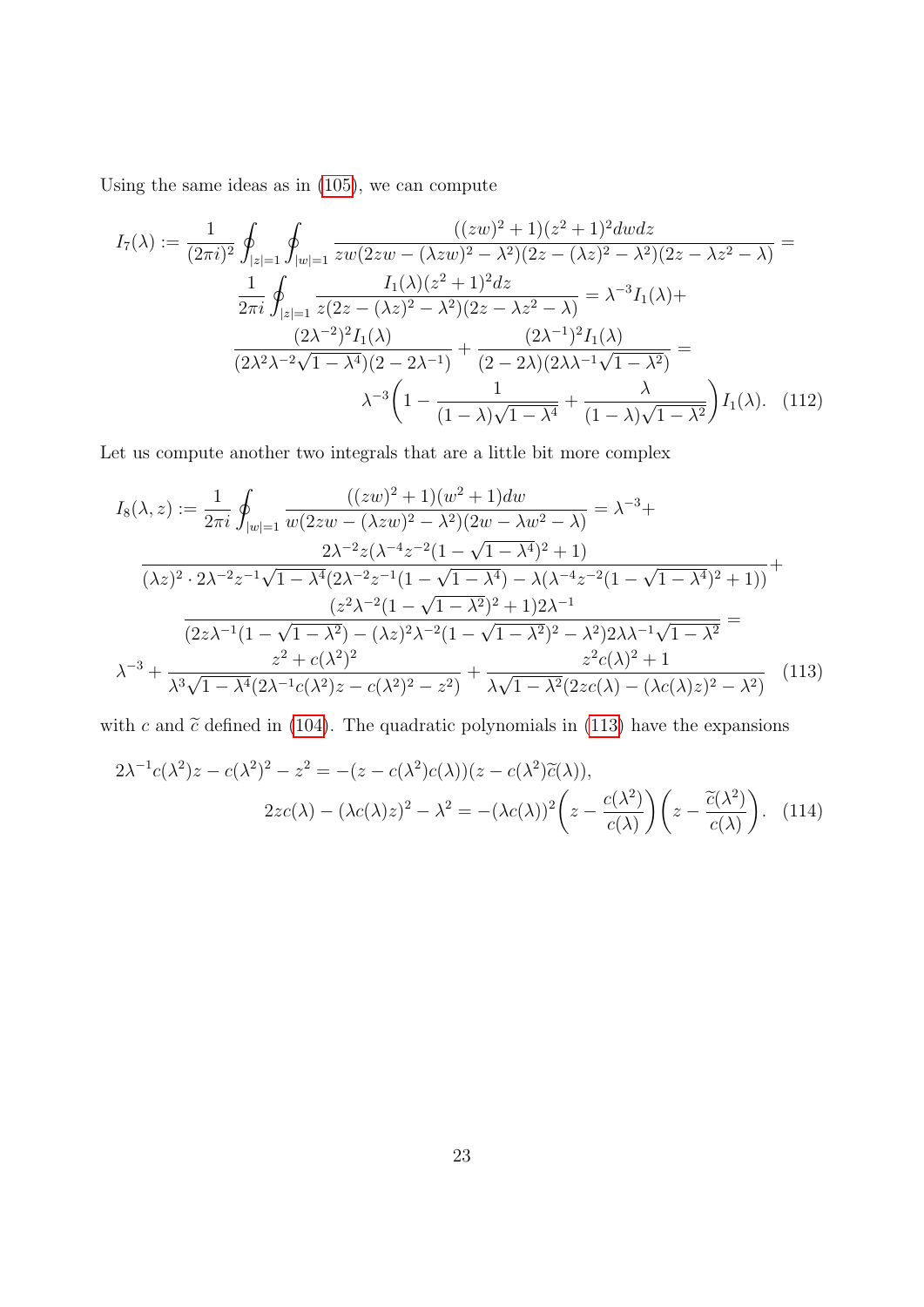Both roots of the first polynomial lie inside the ball  $|z| < 1$ , the only first root of the second polynomial lies inside the ball  $|z| < 1$ . Now, using [\(113\)](#page-22-0)-[\(114\)](#page-22-1), we compute

$$
I_{8}(\lambda) := \frac{1}{(2\pi i)^{2}} \oint_{|z|=1} \oint_{|w|=1} \frac{((zw)^{2} + 1)(z^{2} + 1)(w^{2} + 1)dw dz}{zw(2zw - (\lambda zw)^{2} - \lambda^{2})(2w - \lambda w^{2} - \lambda)(2z - (\lambda z)^{2} - \lambda^{2})} = \frac{1}{2\pi i} \oint_{|z|=1} \frac{(z^{2} + 1)I_{8}(\lambda, z)dz}{z(2z - (\lambda z)^{2} - \lambda^{2})} = \frac{I_{2}(\lambda^{2})}{\lambda^{3}} + \frac{1}{\lambda^{5}\sqrt{1 - \lambda^{4}}} + \frac{(\tilde{c}(\lambda^{2})^{2} + 1)(\tilde{c}(\lambda^{2})^{2} + c(\lambda^{2})^{2})}{(\tilde{c}(\lambda^{2}) - c(\lambda^{2}))(2\lambda^{-1}c(\lambda^{2})\tilde{c}(\lambda^{2}) - c(\lambda^{2})^{2} - \tilde{c}(\lambda^{2})^{2})} + \frac{1}{\lambda^{5}\sqrt{1 - \lambda^{2}}} + \frac{((\lambda^{2})^{2} + 1)(c(\lambda^{2})^{2} + c(\lambda^{2})^{2})}{(\lambda\sqrt{1 - \lambda^{2}}c(\lambda^{2})\lambda^{2}(\tilde{c}(\lambda^{2}) - c(\lambda^{2}))(2c(\lambda^{2})c(\lambda) - (\lambda c(\lambda)c(\lambda^{2}))^{2} - \lambda^{2})} + \frac{(\frac{c(\lambda^{2})^{2}}{c(\lambda)^{2}} + 1)(c(\lambda^{2})^{2} + 1)}{\lambda\sqrt{1 - \lambda^{2}}c(\lambda^{2})^{2}} + \frac{(\frac{c(\lambda^{2})^{2}}{c(\lambda)^{2}} - \frac{\lambda^{2}c(\lambda^{2})^{2}}{c(\lambda)^{2}} - \lambda^{2})\lambda c(\lambda)^{2}(\frac{\tilde{c}(\lambda^{2})}{c(\lambda)} - \frac{c(\lambda^{2})}{c(\lambda)})} = \frac{2}{\lambda^{5}\sqrt{1 - \lambda^{4}}} - \frac{1}{\lambda^{5}} + \frac{2 - \lambda^{4}}{\lambda^{5}(1 - \lambda^{4})(\lambda^{3} - 2 + \lambda^{4})} + \frac{1}{\lambda^{5}\sqrt{1 - \lambda^{2}}} + \frac{1 + \sqrt{1 - \lambda^{2}}\sqrt{1 - \lambda^{4}}} + \frac{1 - \sqrt{1 - \lambda^{2}}\sqrt{1
$$

Now, using [\(98\)](#page-20-0), [\(105\)](#page-21-2), and [\(107\)](#page-21-1)-[\(109\)](#page-21-3), we compute

<span id="page-23-2"></span><span id="page-23-0"></span>
$$
A_1(\lambda) := \frac{1}{(2\pi i)^2} \oint_{|z|=1} \oint_{|w|=1} \frac{((zw)^2 + 1)F_1(z, w)dw dz}{(zw)^2} =
$$
  

$$
4I_1(\lambda) + 4\lambda \lambda^{-2} I_3(\lambda) + 4\lambda I_4(\lambda) = \frac{4}{\lambda^2} \left(1 - \frac{1}{\sqrt{1 - \lambda^4}}\right) \left(1 - \frac{2}{\sqrt{1 - \lambda^2}}\right).
$$
 (116)

Using [\(100\)](#page-20-1), [\(98\)](#page-20-0), [\(110\)](#page-21-4)-[\(112\)](#page-22-2), and [\(115\)](#page-23-0), we compute also

<span id="page-23-1"></span>
$$
A_2(\lambda) := \frac{1}{(2\pi i)^2} \oint_{|z|=1} \oint_{|w|=1} \frac{w(z^2+1)F_2(z,w)dwdz}{(zw)^2} = 4\lambda I_5(\lambda) + \frac{4\lambda^2}{1-\lambda}I_5(\lambda) + 4\lambda^2 I_6(\lambda) + 4\lambda^3 I_7(\lambda) + 4\lambda^3 I_8(\lambda) = \frac{4}{\lambda^2 (1-\lambda)} \left(\frac{1}{\sqrt{1-\lambda^4}} - 1\right) \left(\frac{1+\lambda}{\sqrt{1-\lambda^2}} - 1 - \frac{\lambda}{\sqrt{1-\lambda^4}}\right) + \frac{4}{\lambda^2} \left(\frac{2}{\sqrt{1-\lambda^4}} - 1 + \frac{2-\lambda^4}{(1-\lambda^4)(\lambda^3 - 2 + \lambda^4)} + \frac{1}{\sqrt{1-\lambda^2}} + \frac{2(1-\lambda^3 - \lambda^4)}{\sqrt{1-\lambda^2}\sqrt{1-\lambda^4}(\lambda^3 - 2 + \lambda^4)}\right).
$$
\n(117)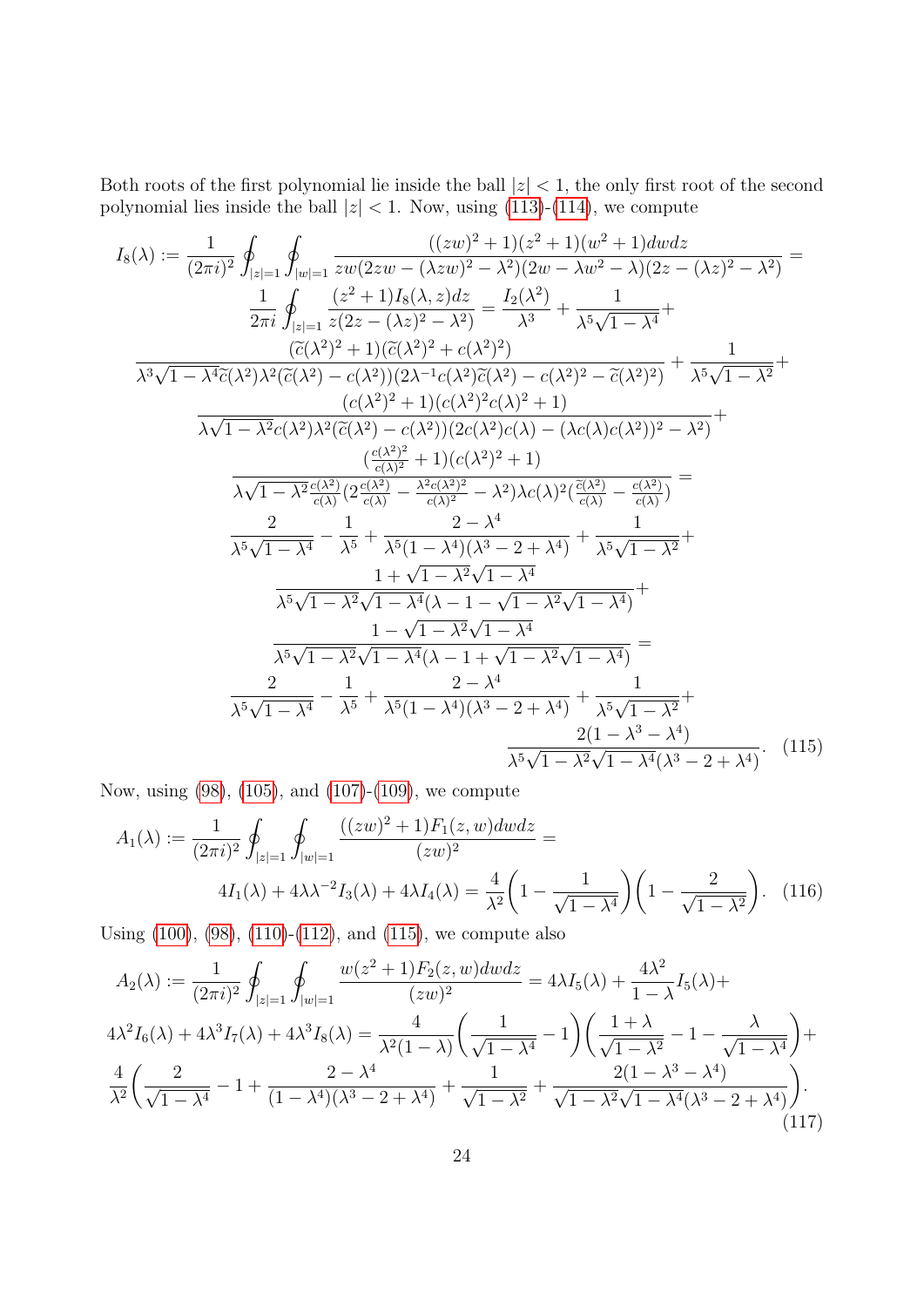Noting that

<span id="page-24-2"></span><span id="page-24-0"></span>
$$
A_3(\lambda) := \frac{1}{(2\pi i)^2} \oint_{|z|=1} \oint_{|w|=1} \frac{z(w^2+1)G_2(w,z)dwdz}{(zw)^2} = A_2(\lambda),\tag{118}
$$

see  $(117)$  and  $(102)$ , we can compute  $(103)$ 

$$
\int_{-1}^{1} U(x)^{2} dx = \frac{\lambda^{2}}{2(1 - \lambda^{2})} (A_{1}(\lambda) + A_{2}(\lambda) + A_{3}(\lambda)) = \frac{\lambda^{2}}{2(1 - \lambda^{2})} (A_{1}(\lambda) + 2A_{2}(\lambda)) =
$$
\n
$$
\frac{2}{(1 - \lambda)(1 - \lambda^{2})} \left( \frac{1}{\sqrt{1 - \lambda^{4}}} - 1 \right) \left( -3 + \lambda + \frac{4}{\sqrt{1 - \lambda^{2}}} - \frac{2\lambda}{\sqrt{1 - \lambda^{4}}} \right) + \frac{4}{1 - \lambda^{2}}.
$$
\n
$$
\left( \frac{2}{\sqrt{1 - \lambda^{4}}} - 1 + \frac{2 - \lambda^{4}}{(1 - \lambda^{4})(\lambda^{3} - 2 + \lambda^{4})} + \frac{1}{\sqrt{1 - \lambda^{2}}} + \frac{2(1 - \lambda^{3} - \lambda^{4})}{\sqrt{1 - \lambda^{2}}\sqrt{1 - \lambda^{4}}(\lambda^{3} - 2 + \lambda^{4})} \right) =
$$
\n
$$
\frac{2}{1 - \lambda^{2}} \left( \frac{1}{\sqrt{1 - \lambda^{4}}} + \frac{4(1 - (1 + \lambda)\sqrt{1 + \lambda^{2}})}{(1 - \lambda)(\lambda^{3} - 2 + \lambda^{4})} + \frac{1 + \lambda}{1 - \lambda} - \frac{2(1 + \lambda)}{(1 - \lambda)\sqrt{1 - \lambda^{2}}} \right) =
$$
\n
$$
\frac{2}{1 - \lambda^{2}} \left( \frac{1}{\sqrt{1 - \lambda^{4}}} + \frac{4\lambda}{(1 - \lambda)^{2}(1 + (1 + \lambda)\sqrt{1 + \lambda^{2}})} + \frac{1 + \lambda}{1 - \lambda} - \frac{2(1 + \lambda)}{(1 - \lambda)\sqrt{1 - \lambda^{2}}} \right) =
$$
\n
$$
\frac{2}{(1 - \lambda^{2})(1 - \lambda)^{2}} \left( \frac{(1 - \lambda)^{2}}{\sqrt{1 - \lambda^{4}}} + \frac{4\lambda}{1 + (1 + \lambda)\sqrt{1 + \lambda^{2}}} + 1 - \lambda^{2} - 2\sqrt{1 - \lambda^{2}} \right), \quad (119)
$$

where we use [\(101\)](#page-20-4) and [\(116\)](#page-23-2)-[\(118\)](#page-24-2).

### <span id="page-24-1"></span>4. Perspectives

Let us discuss other integrals that can be computed explicitly or can be reduced to integrals of some standard algebraic functions. For example, using integration by parts, we can compute integrals  $\int x^A \widetilde{U}(x) dx$ , where  $\widetilde{U}(x) = \int_0^x U(y) dy$  is already continuous function. Another method is to use the dependence on parameter  $\lambda$ . We can take derivatives and integrals by  $\lambda$  along with multiplication by  $f(\lambda)$  to obtaint integrals  $\int x^A V(x) dx$ , where  $V(x)$  is similar to  $U(x)$  but with more complex loop's weights than  $\lambda^n$ , e.g.  $R(n)\lambda^n$  with rational functions R.

The analysis done for U can be directly generalized to  $U_k$  defined by [\(3\)](#page-1-4) and [\(2\)](#page-1-5), but with the condition  $\sum_{j=n}^{m} x_j = k$ .  $k \in \mathbb{Z}$ . This is possible because  $G(x, z) = \sum_{k \in \mathbb{Z}} z^k U_k(x)$ , see [\(18\)](#page-7-3). In particular, it is seen that for integrals of algebraic combinations of  $U_k$ , say  $\int \sum_{k} U_k(x)^2 dx$ , the analysis is simpler than for single  $\int U(x)^2 dx = \int U_0(x)^2 dx$ , since, roughly speaking, we may use one  $(2\pi i)^{-1} \int G_0(z)G_0(z^{-1})z^{-1}dz$  instead of two integrals in [\(103\)](#page-20-3).

Another interesting subject of study is a so-called multivariate loop counting functions

<span id="page-24-3"></span>
$$
U(x_1, ..., x_d) = \sum_{0 \le n \le m < +\infty} \lambda^{m+1} L_{nm}(x_1) ... L_{nm}(x_d). \tag{120}
$$

This subject of study is close to some open problem related to distribution of self-avoiding walks (SAW) in a multidimensional case. Our idea for a further research is to derive explicit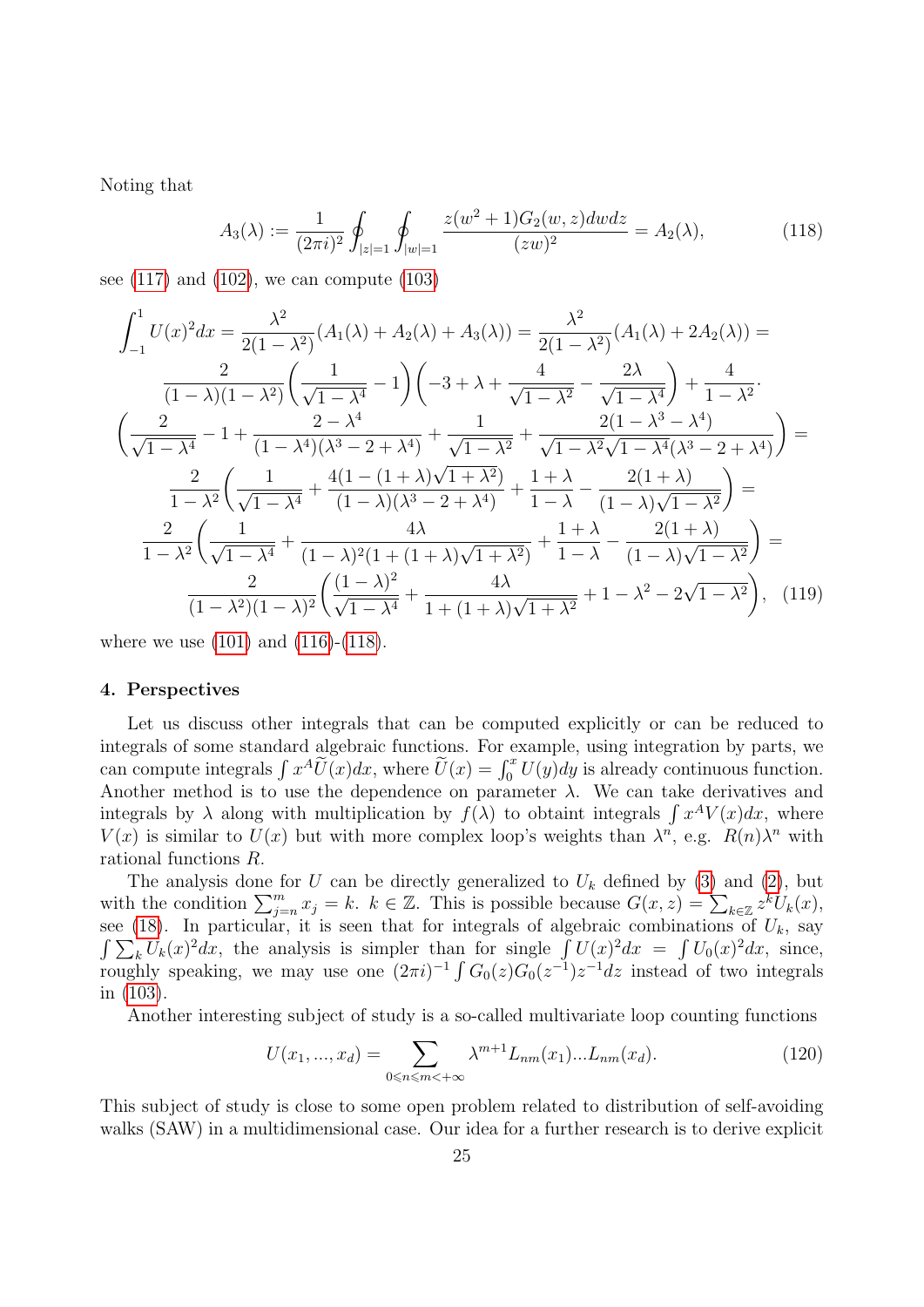formulas for integrals of polynomials of  $U$  given in [\(120\)](#page-24-3). Then we will use this polynomials to approximate characteristic functions  $\chi_{U<\varepsilon}$  that, after integration, give us an approximation of some characteristics of distribution of SAW.

There are also certain expectations from the following topics. For polynomials  $p$  we may define the linear operators

$$
(\mathcal{A}_B p)(\lambda) = \int_{-1}^1 p(x)U(x)^B dx, \quad (\mathcal{B}_A p)(\lambda) = \int_{-1}^1 x^A p(U(x)) dx.
$$

The images of these operators are some functions analytic in  $|\lambda| < 1$ . In particular, eigenvalue problems for  $\mathcal{A}_B$  and  $\mathcal{B}_A$  can be very helpful in understanding of their structure. Let us also briefly mention some problems related to the distribution of values of U. It is not difficult to see that for small real positive  $\lambda \in (0,1)$  the image  $U([0,1])$  is a sparse set similar to Cantor's sets. Computations show that there is  $\lambda_0 \approx 0.6$  such that  $U([0, 1])$  is an interval  $[U_{\min}, U_{\max}] = [0, U(1/3)] = [0, \frac{\lambda^2}{(1-\lambda)(1)}]$  $\frac{\lambda^2}{(1-\lambda)(1-\lambda^2)}$  without gaps. For the computation  $U_{\text{max}}$  we use the arguments from [\[K3\]](#page-25-6):

$$
U_{\max} = U\left(\frac{1}{3}\right) = \sum_{k=1}^{+\infty} \sum_{m,n\geqslant 0, \ m-n=2k-1} \lambda^{m+1} = \sum_{k=1}^{+\infty} \sum_{m=2k-1}^{+\infty} \lambda^{m+1} = \sum_{k=1}^{+\infty} \frac{\lambda^{2k}}{1-\lambda} = \frac{\lambda^2}{(1-\lambda)(1-\lambda^2)}.
$$

Numerically estimating the points where the largest gap may appear, I firstly think that  $\lambda_0 = 0.55496...,$  which is a root of  $x^3 - 2x^2 - x + 1$ , but, perhaps, the situation is more complicated. The plots of U and its histograms for  $\lambda$  close to  $\lambda_0$  are shown on Fig. [4.](#page-26-0)

#### References

- <span id="page-25-0"></span>[T] T. Takagi. A simple example of the continuous function without derivative. Proc. Phys. Math. Japan, 1 (1903), 176–177.
- <span id="page-25-1"></span>[MS] Y. Mishura and A. Schied. On (signed) Takagi-Landsberg functions:  $p<sup>th</sup>$  variation, maximum, and modulus of continuity. J. Math. Anal. Appl., 473 (2019), 258–272.
- <span id="page-25-2"></span>[S] G. Slade. Self-avoiding walks. Math. Intell., 16 (1994), 29–35.
- <span id="page-25-4"></span>[K1] A. A. Kutsenko. Isomorphism between one-dimensional and multidimensional finite difference operators. Commun. Pure Appl. Analysis, 20 (2021), 359–368.
- <span id="page-25-5"></span>[K2] A. A. Kutsenko. An entire function connected with the approximation of the golden ratio. Amer. Math. Monthly, 127 (2020), 820–826.
- <span id="page-25-3"></span>[ABBB] F. J. Aragón Artacho, D. H. Bailey, J. M. Borwein, P. B. Borwein. Walking on real numbers. Math. Intell., 35 (2013), 42–60.
- <span id="page-25-6"></span>[K3] A. A. Kutsenko. Fractal mountains and binary random loops. https://arxiv.org/abs/2105.13292